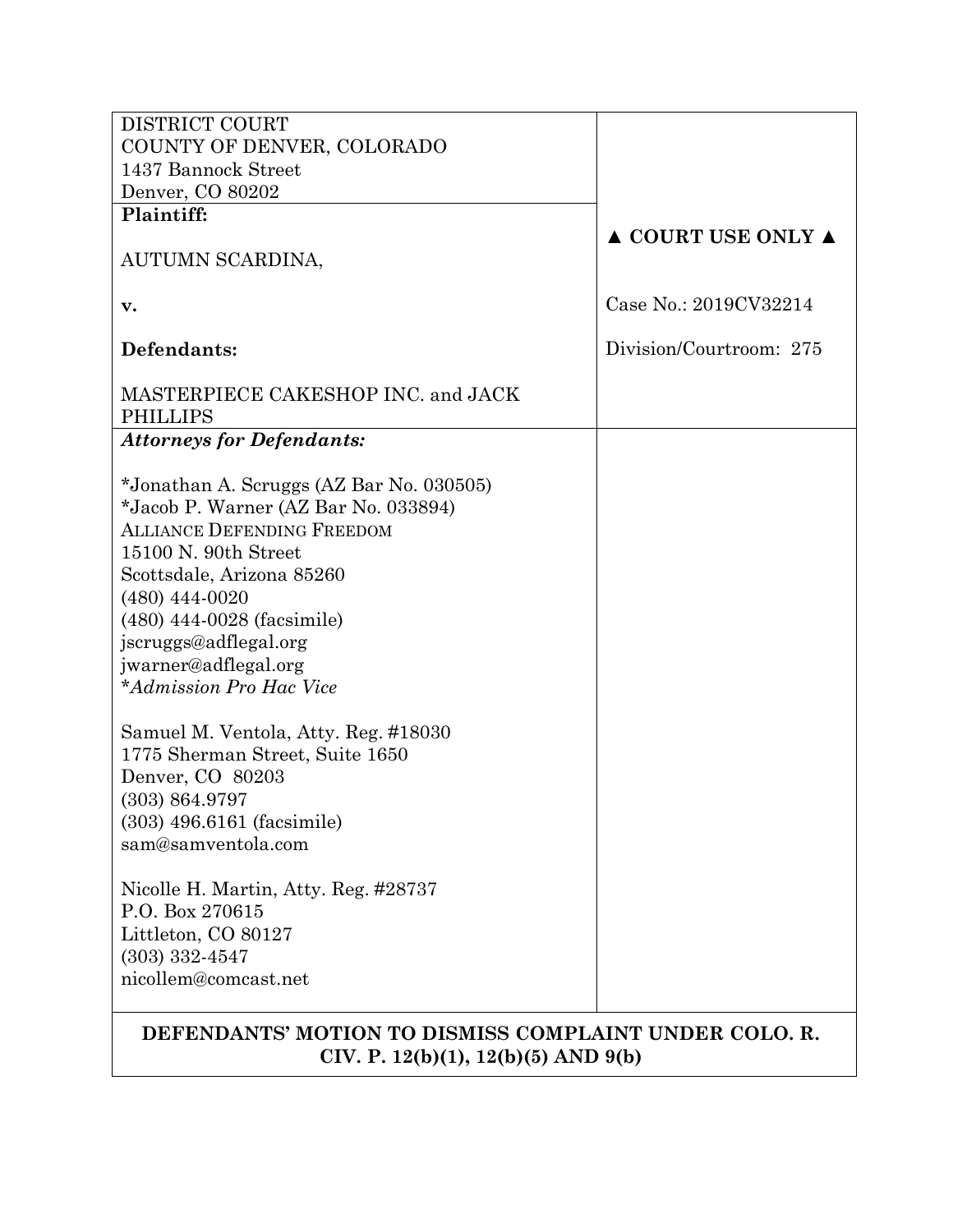# **TABLE OF CONTENTS**

| Ι.  |           |    |                                                                                                                      |  |
|-----|-----------|----|----------------------------------------------------------------------------------------------------------------------|--|
|     | A.        |    | Scardina does not satisfy any of CADA's three conditions for filing a                                                |  |
|     | <b>B.</b> |    |                                                                                                                      |  |
| II. |           |    |                                                                                                                      |  |
| A.  |           |    |                                                                                                                      |  |
|     |           | 1. |                                                                                                                      |  |
|     |           | 2. | Scardina does not allege that Phillips would create a custom<br>cake that expresses the same message for a different |  |
|     |           | 3. | The federal and state constitutions protect Phillips's                                                               |  |
|     |           | 4. | The federal and state constitutions bar discrimination                                                               |  |
|     | <b>B.</b> |    |                                                                                                                      |  |
|     |           |    | 1. Scardina does not allege sufficient or specific facts to                                                          |  |
|     |           | 2. | The federal and state constitutions forbid punishing                                                                 |  |
|     | C.        |    | Scardina does not state a claim against Phillips in his personal                                                     |  |
|     |           |    |                                                                                                                      |  |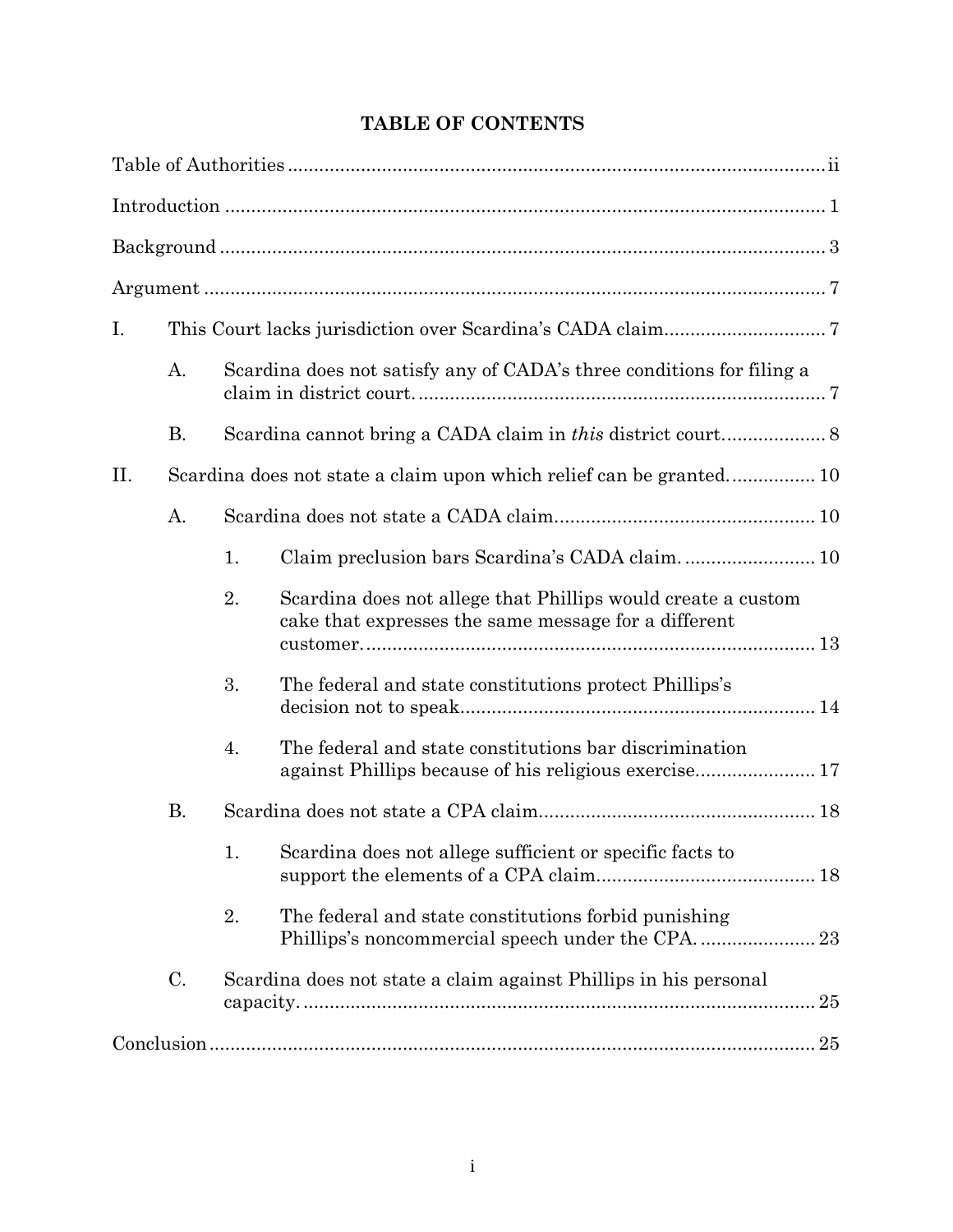# **TABLE OF AUTHORITIES**

# **Cases**

| Agnello v. Adolph Coors Company,                                                           |
|--------------------------------------------------------------------------------------------|
| Axson-Flynn v. Johnson,                                                                    |
| Barber v. People,                                                                          |
| Bigelow v. Virginia,                                                                       |
| Bock v. Westminster Mall Company,                                                          |
| Brooks v. Denver Public School No. 17, No. CV-01968-REB-MEH,                               |
| Brooks v. Zabka,                                                                           |
| Brown v. Entertainment Merchants Association,                                              |
| Chappell v. Bilco Company,                                                                 |
| Church of the Lukumi Babalu Aye, Inc. v. City of Hialeah,                                  |
| Cleary Building Corp. v. David A. Dame, Inc.,                                              |
| Colorado Coffee Bean, LLC v. Peaberry Coffee Inc.,                                         |
| Consolidated Edison Company of New York, Inc. v. Public Service<br>Commission of New York, |
| Cressman v. Thompson,                                                                      |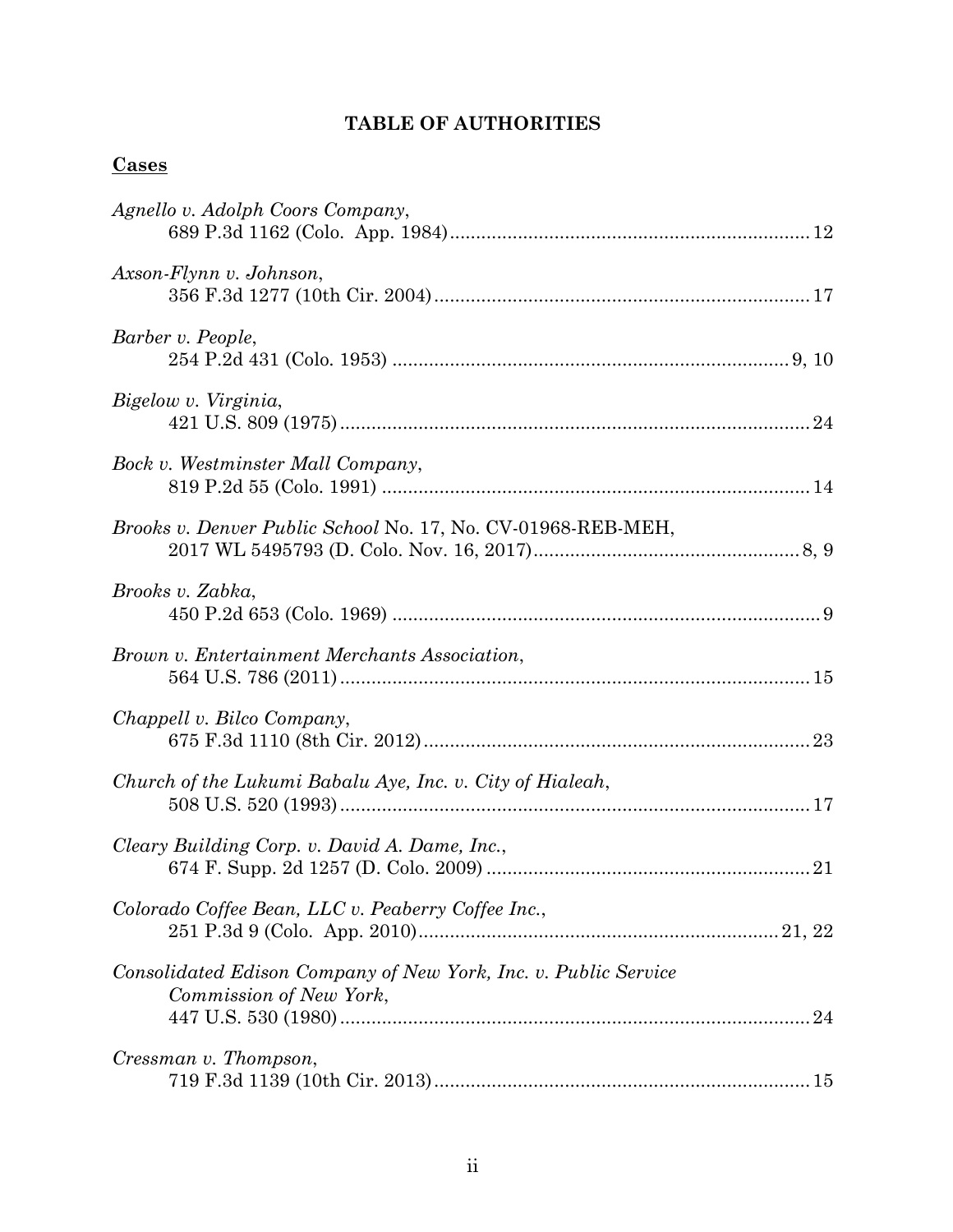| Cressman v. Thompson,                                               |
|---------------------------------------------------------------------|
| Duran v. Clover Club Foods Company,                                 |
| First National Bank of Boston v. Bellotti,                          |
| Foothills Meadow v. Myers,                                          |
| Foster v. Plock,                                                    |
| Gallegos v. Colorado Ground Water Commission,                       |
| General Steel Domestic Sales, LLC v. Hogan & Hartson, LLP,          |
| Hurley v. Irish-American Gay, Lesbian, & Bisexual Group of Boston,  |
| In re Custody of C.M.,                                              |
| Jian Zhang v. Baidu.com Inc.,                                       |
| Leonard v. McMorris,                                                |
| K9Shrink, LLC v. Ridgewood Meadows Water & Homeowner's Association, |
| Martinez v. Lewis,                                                  |
| Masterpiece Cakeshop, Ltd. v. Colorado Civil Rights Commission,     |
| Medina v. State,                                                    |
| New York Times Company v. Sullivan,                                 |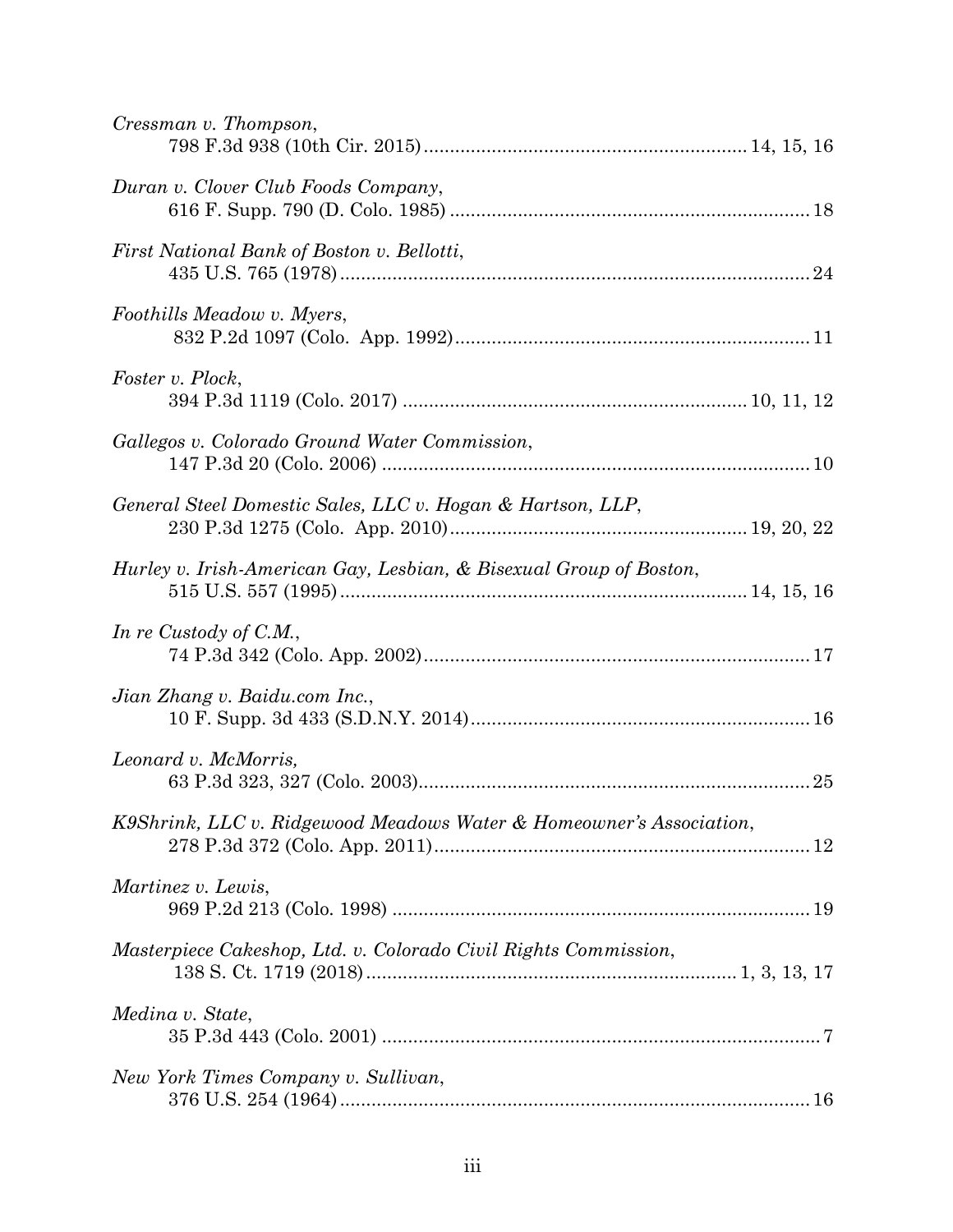| Pacific Gas & Electric Company v. Public Utilities Commission of California, |    |
|------------------------------------------------------------------------------|----|
| Park Rise Homeowners Association, Inc. v. Resource Construction Company,     |    |
| Peña v. American Family Mutual Insurance Company,                            |    |
| People v. Enlow,                                                             |    |
| Reed v. Town of Gilbert,                                                     |    |
| Rhino Linings USA, Inc. v. Rocky Mountain Rhino Lining, Inc.,                |    |
| Riley v. National Federation of the Blind,                                   |    |
| State Farm Mutual Automobile Insurance Company v. Parrish,                   |    |
| State v. Borquez,                                                            |    |
| Texas v. Johnson,                                                            |    |
| Thomas v. Collins,                                                           | 23 |
| United States v. Davis,                                                      |    |
| Walker v. Van Landingham,                                                    |    |
| Wooley v. Maynard,                                                           |    |
| Yadon v. Lowry,                                                              |    |
| Yes On Term Limits, Inc. v. Savage,                                          |    |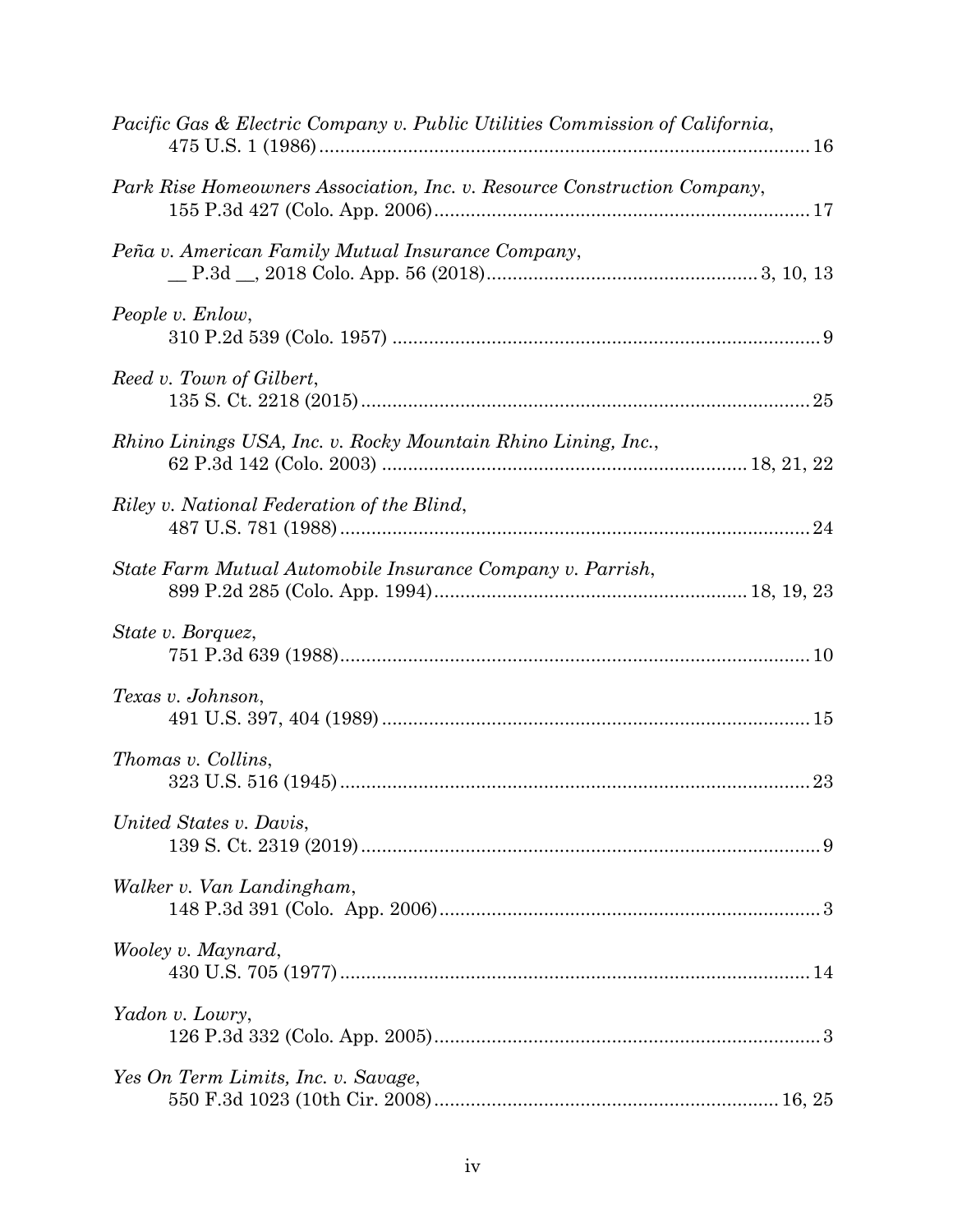# **Constitutional Provisions**

# **Rules and Statutes**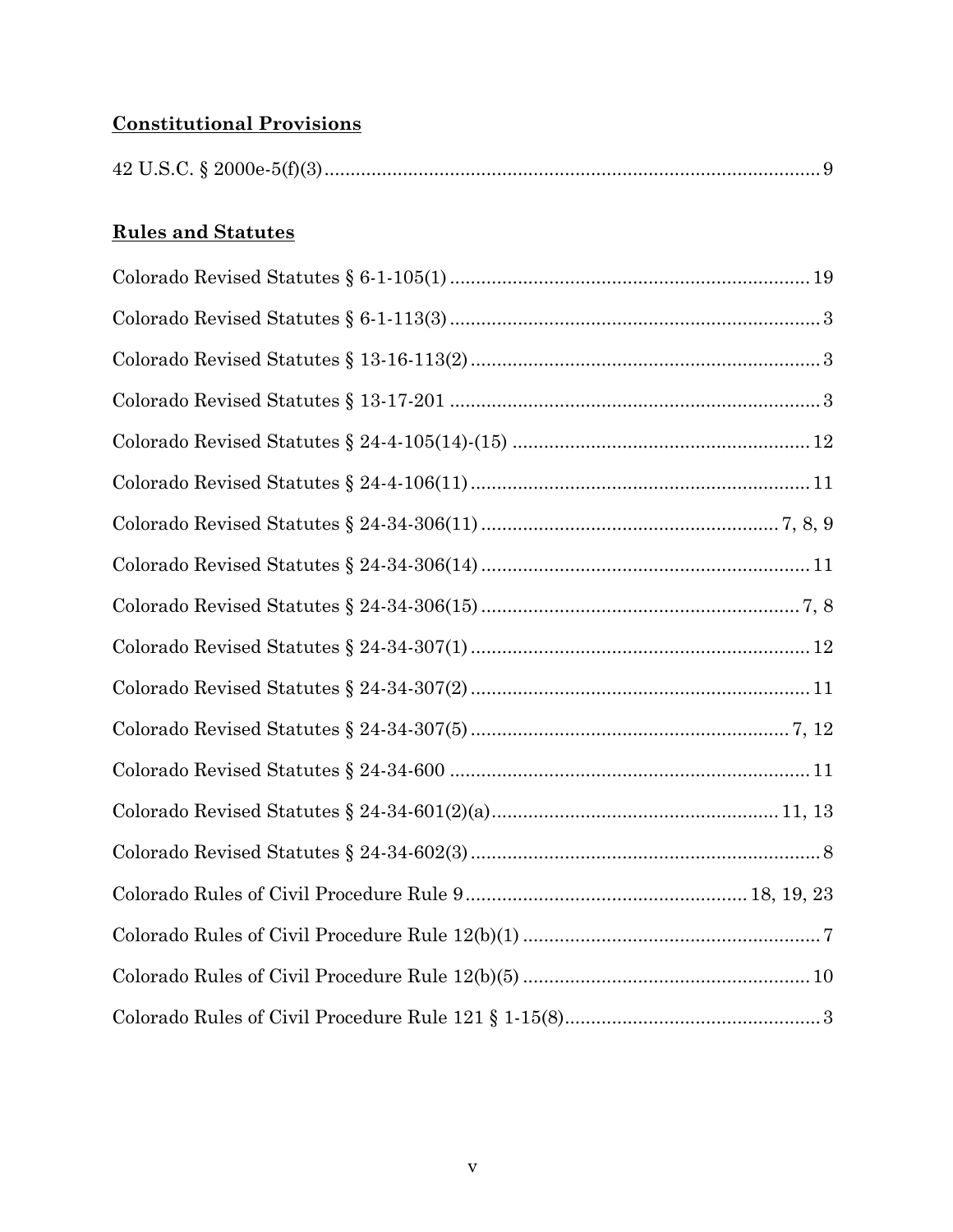#### **Introduction**

Defendants Jack Phillips and Masterpiece Cakeshop (collectively, Phillips) sketch, sculpt, and paint custom cakes that convey messages. As part of his religious calling to love his neighbors, Phillips creates cakes for all people. But his religious beliefs prevent him from creating custom cakes that convey messages against his conscience. For exercising his faith this way, the state tried to punish Phillips twice and lost each time. That second time Plaintiff Autumn Scardina intervened and also lost. Scardina now seeks to continue that case through this one.

This began in 2012 when Phillips declined to create a custom cake celebrating a same-sex wedding. The state tried to punish him for violating the Colorado Anti-Discrimination Act (CADA), which the Supreme Court stopped because of the state's hostility toward Phillips's religious beliefs. *Masterpiece Cakeshop, Ltd. v. Colo. Civil Rights Comm'n*, 138 S. Ct. 1719, 1729 (2018) (*Masterpiece I*).

Not long after media began covering that case, Scardina emailed Phillips twice in mid-2012, calling him a "bigot" and a "hypocrite" and mocking his religious beliefs. Then in 2017, moments after news broke that the Supreme Court would hear Phillips's case, Scardina called and asked Phillips to create a custom pink and blue cake to celebrate Scardina's gender transition.

Phillips declined because he would not create a cake celebrating that message for anyone. But Scardina filed a charge with the Colorado Civil Rights Division (Division) accusing Phillips of violating CADA. The Colorado Civil Rights Commission (Commission) then filed a formal complaint against Phillips, Scardina intervened, and the Commission dismissed the case with prejudice in 2019.

But Scardina did not like that result. Scardina could have objected to or appealed that dismissal but chose not to do so. Scardina instead filed this lawsuit, accusing Phillips of (1) violating CADA by declining that gender-transition cake and (2) violating the Colorado Consumer Protection Act (CPA) for false advertising when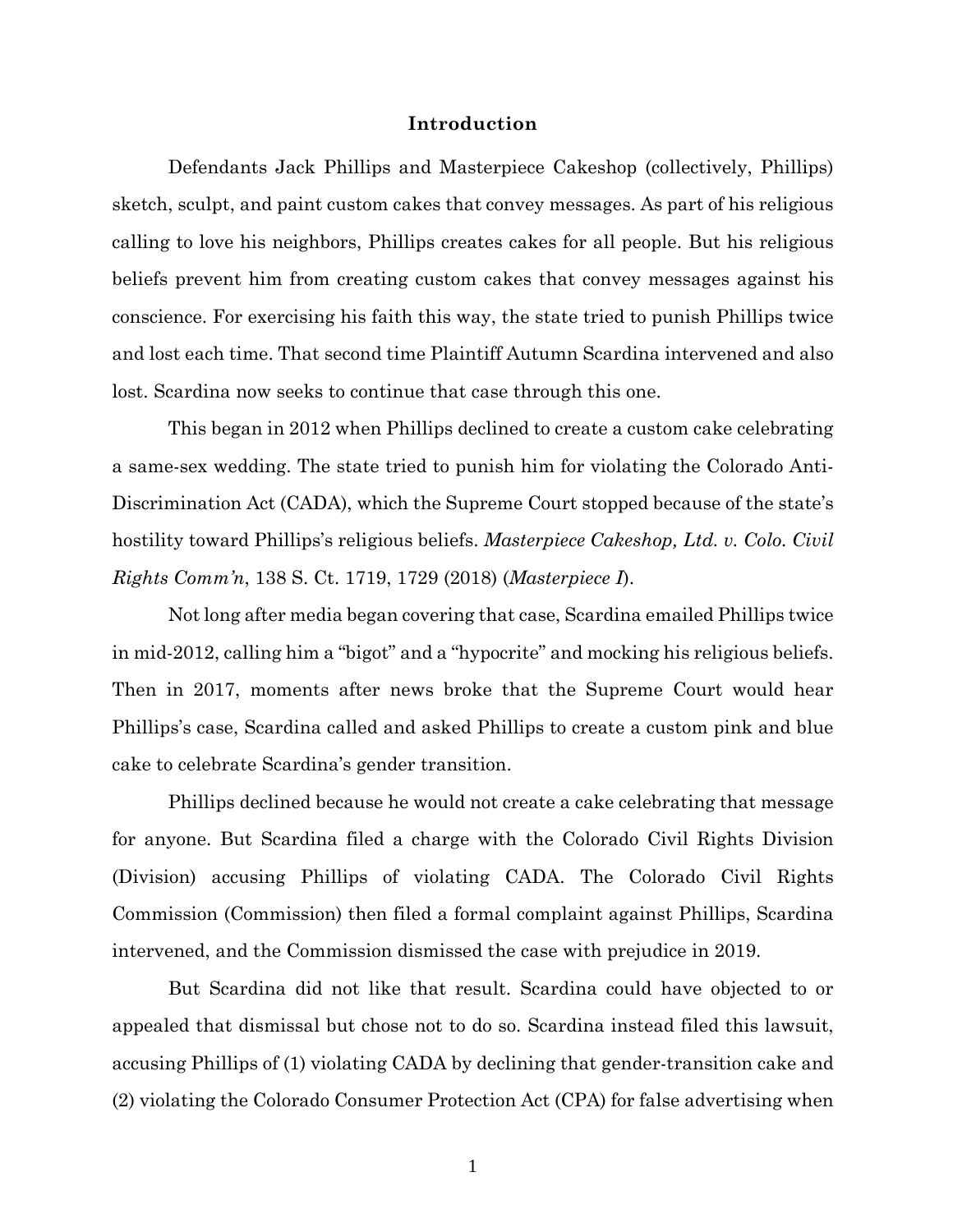Phillips discussed his Supreme Court case in the media and said he serves all people but cannot create every cake requested of him.

This lawsuit fails for many reasons. As for the CADA claim, Scardina does not satisfy the jurisdictional requirements to bring this claim in district court. Nor can Scardina bring this claim in *this* district court because Phillips's alleged acts occurred outside Denver. Next, res judicata bars this claim because Scardina already brought this CADA claim in the earlier administrative case and lost. Scardina also fails to state a CADA claim because the complaint does not allege that Phillips treats differently other customers who seek cakes expressing the *same message*. Scardina never alleges that Phillips would create an identical-looking cake that expressed the same message for other customers. Finally, the federal and state constitutions protect Phillips's religiously motivated decision not to express a message.

As for the CPA claim, it depends on faulty logic. Scardina mistakes Phillips's general willingness to create "birthday cakes" for people as a promise to create *any*  cake labeled a "birthday cake." But no one could reasonably think that Phillips promised to create *every* cake requested of him just because someone calls it a "birthday cake." That would mean Phillips promised to create "birthday cakes" with racist messages, to create those cakes for \$1, and to create those cakes as large as a house. This isn't deception. It's common sense.

In light of this, Scardina's CPA claim fails because Scardina fails to allege a deceptive practice with any sufficiency or specificity, fails to allege that Phillips was speaking in the course of his business, fails to allege any harm, fails to allege any public impact, and fails to allege causation. In reality, Scardina's CPA claim seeks to hold Phillips liable for defending himself and discussing his Supreme Court case in the media—in other words, to silence Phillips' views, not stop fraud.

Phillips has suffered enough. The state's past prosecutions generated death threats and vandalism and cost Phillips seven years of his life, 40% of his family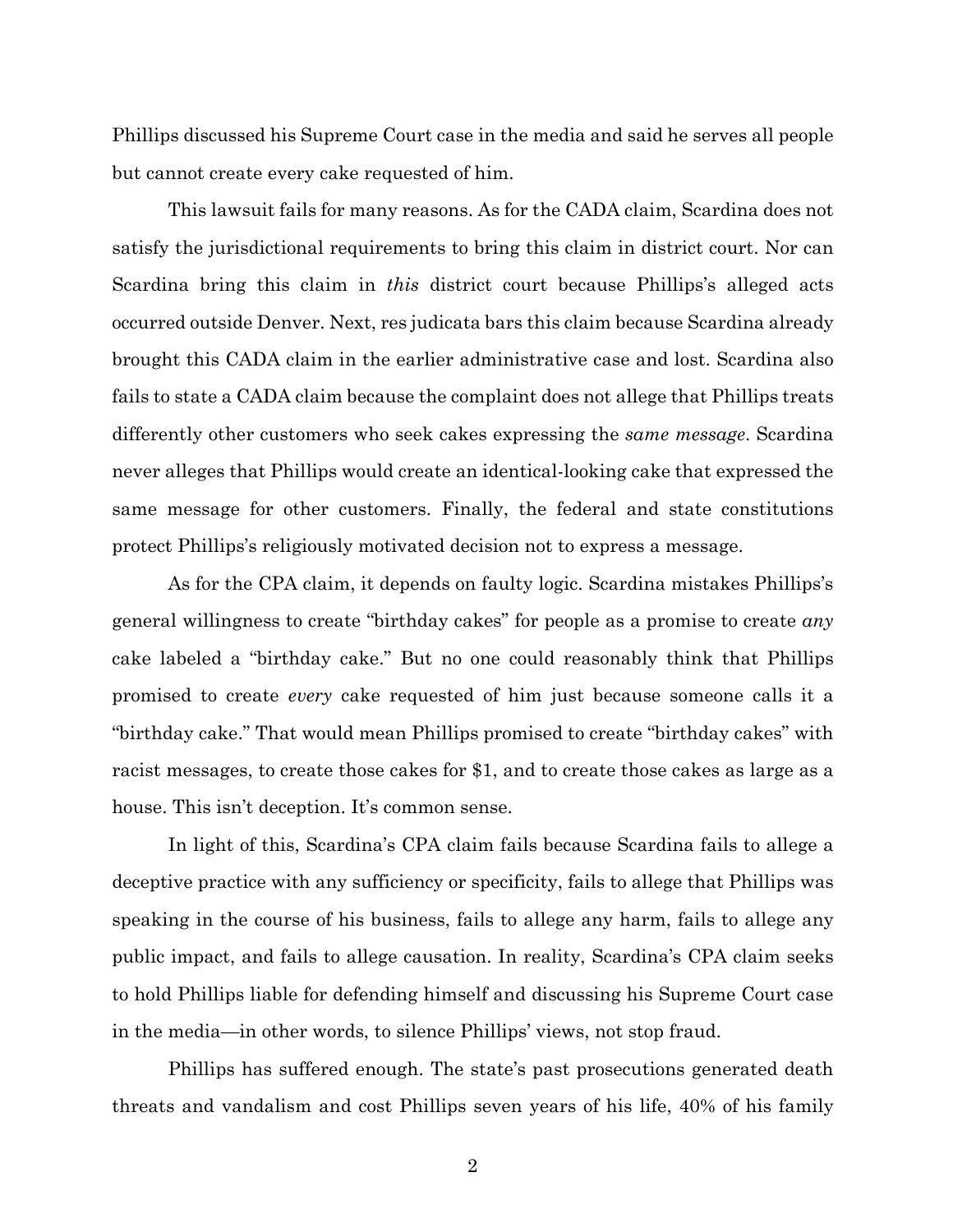income, and most of his employees—harms that endure even though he eventually won his legal fights. The potential toll is greater this time. Unlike past prosecutions, more money is on the line: Scardina seeks more than \$100,000, plus attorney fees.

This crusade against Phillips and his faith should stop once and for all. Phillips moves to dismiss the complaint and requests costs and attorney fees if the motion is granted. *See* Colo. Rev. Stat. §§ 13-17-201; 13-16-113(2); 6-1-113(3). Under Rule 121 § 1-15(8), Phillips's counsel conferred with plaintiff's counsel about this motion, and plaintiff's counsel oppose.

#### **Background**

Phillips is an "expert" cake artist and owner of Masterpiece Cakeshop. *Masterpiece I*, 138 S. Ct. at 1724; Compl.  $\parallel$  7. He is also a "devout Christian." *Masterpiece I*, 138 S. Ct. at 1724. Phillips "serves everyone," no matter their personal characteristics. Ex. A at  $1<sup>1</sup>$  But he declines to "create cakes that express messages" or celebrate events in conflict with his religious beliefs." *Id*. For example, Phillips does not create cakes that "promote Halloween," "atheism," or "racism." *Id*. at 2.

In 2012, two customers asked Phillips to create a wedding cake that would celebrate a same-sex marriage. Compl. ¶ 10. *Masterpiece I*, 138 S. Ct. at 1724. Phillips declined because that cake's message violated his religious beliefs; but he offered to sell the customers other items or to create a different cake for them. *Masterpiece I*, 138 S. Ct. at 1724. The customers filed a CADA charge against

<sup>1</sup> This Court may examine documents "referred to" or "relied upon" in a complaint "without converting the motion to dismiss into a motion for summary judgment." *Yadon v. Lowry*, 126 P.3d 332, 336 (Colo. App. 2005). When alleged facts "run counter" to facts in these documents or to facts "of which the court can take judicial notice," this Court may reject the complaint's rendition and accept the facts in the approved documents. *Walker v. Van Landingham*, 148 P.3d 391, 394 (Colo. App. 2006); *see Peña v. Am. Family Mut. Ins. Co.*, \_\_ P.3d \_\_, 2018 Colo. App. 56, at ¶ 15 (2018). Because Scardina refers to and relies on Exhibit A—the "fundraising website," Compl.  $\P$  11—the Court may accept it as part of the complaint itself.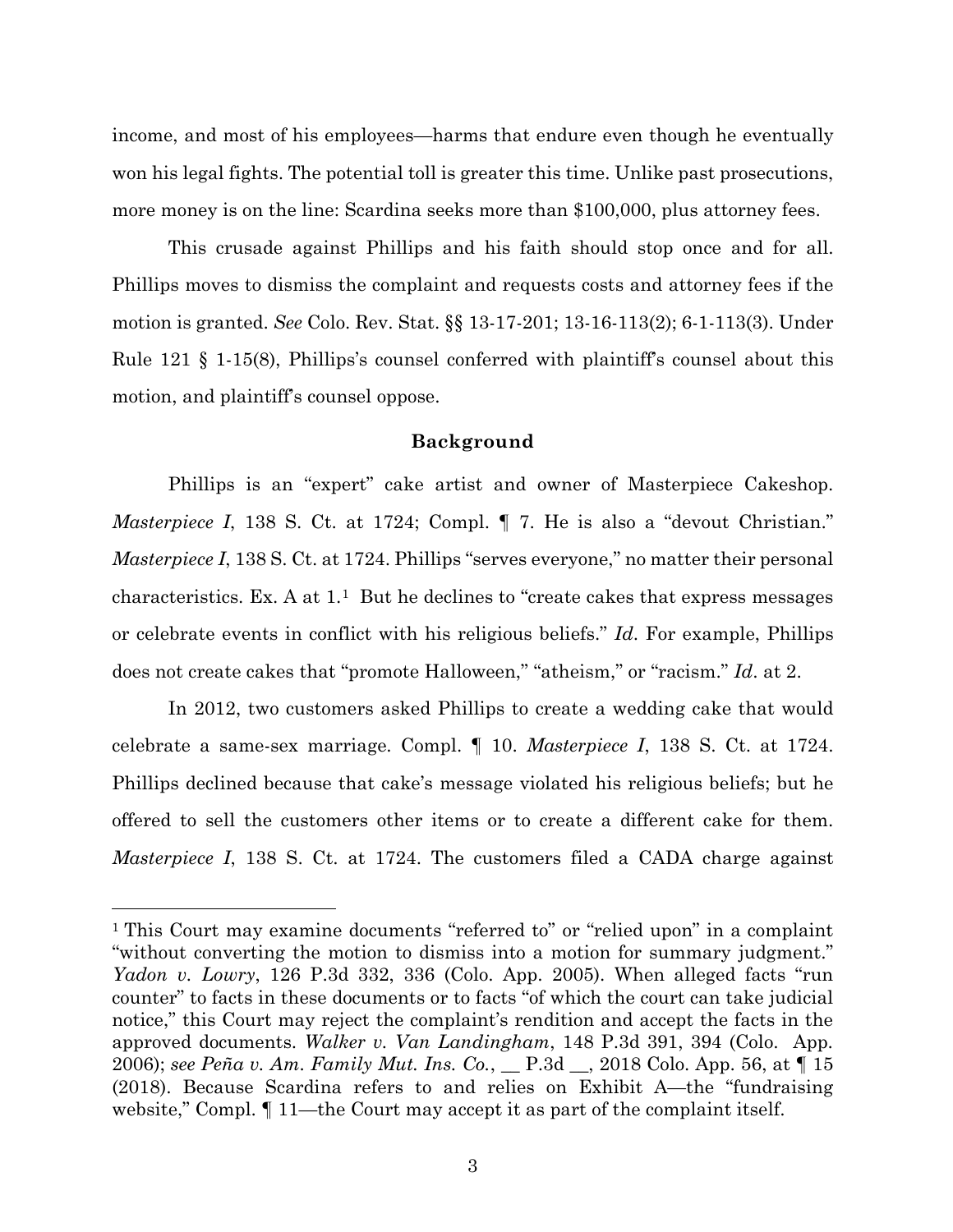Phillips, the Division then issued a probable cause determination against Phillips, and the Commission filed a formal complaint against him. *Id*. at 1725-26.

Meanwhile, a man named William Jack asked three other cake shops to create cakes "that conveyed disapproval of same-sex marriage." *Id*. at 1730. After the shops declined because they found the messages offensive, that customer filed religious discrimination charges. But the Division found—and the Commission agreed—that the shops "acted lawfully in refusing service." *Id*. at 1730. In so doing, the Division and Commission (collectively, "Colorado") interpreted CADA to contain an "offensiveness" rule, which allows cake shops to decline "messages [they] consider[] offensive," *id*. at 1728—a rule that Colorado did not apply in Phillips's case.

The Supreme Court reversed the Commission's ruling because Colorado acted with hostility toward his faith. That hostility was evidenced by (1) Colorado's unequal treatment of Phillips and the three other cake shops and (2) commissioners' bigoted comments about religion—saying people of faith are not "welcome in Colorado's business community" and calling Phillips's plea for religious freedom a "despicable piece[] of rhetoric." *Id*. at 1729, 1730-31.

During that litigation, Phillips defended himself publicly. Compl. ¶¶ 2, 10. He was caught in a "widespread media campaign." *Id*. at ¶ 39. As part of that push, Phillips often answered questions about his cake design policy. Compl. 11; Ex. B.<sup>2</sup> He would respond with statements "similar" to one found on a fundraising website, which reads: "Jack serves everyone, including people within the LGBT community. What he can't do is create cakes that express messages or celebrate events in conflict with his religious beliefs." Compl.  $\P$  11; Ex. A at 1. At some point, Scardina "heard" some of these statements and hoped that they were true. Compl. ¶ 13.

<sup>2</sup> The complaint refers to and relies on Exhibit B—a "Westword" article from "2012," Compl. ¶ 11. *See* Note 1 *supra*.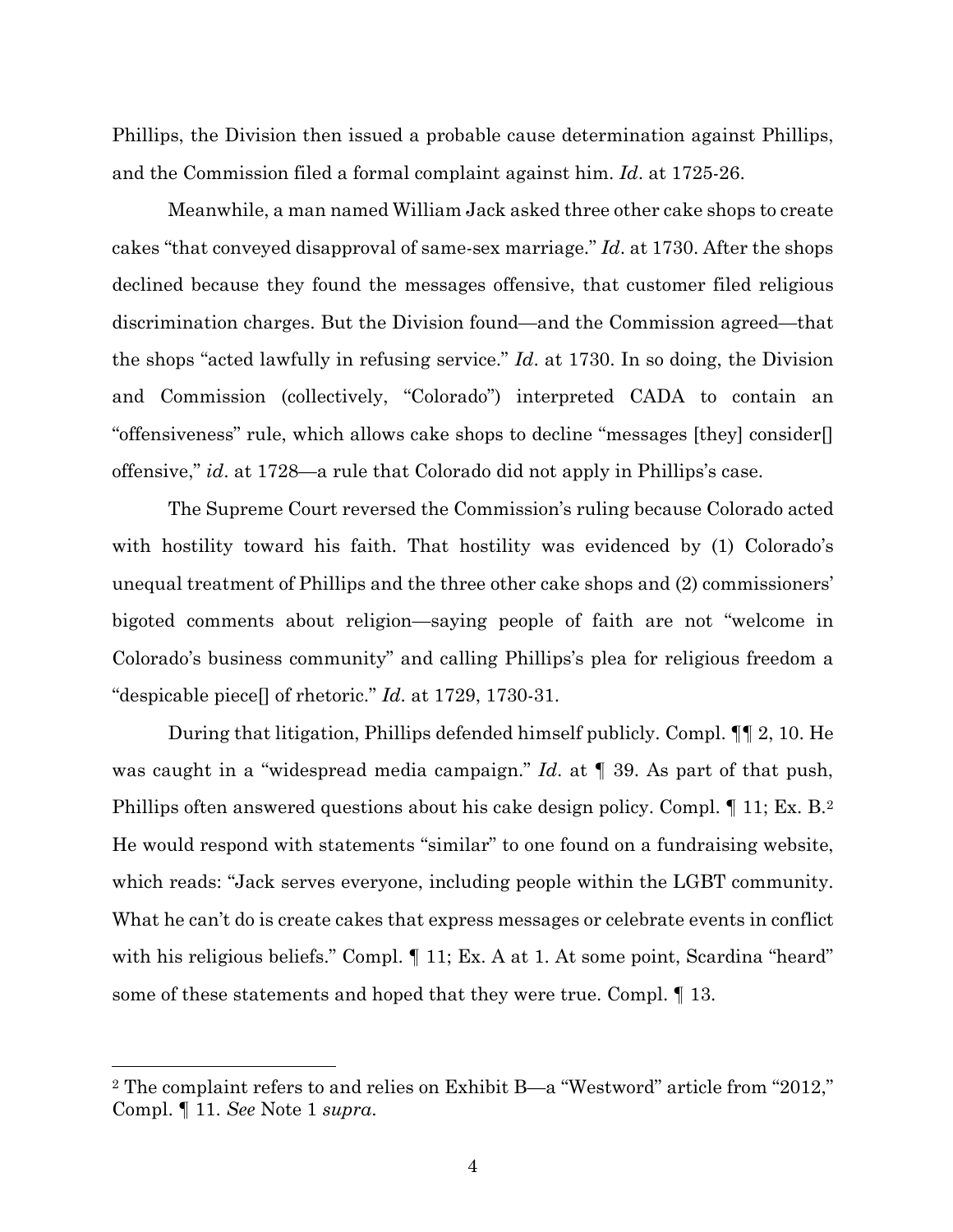On the day the Supreme Court announced it would hear Phillips's case, Scardina called Masterpiece and requested a custom cake with a "blue exterior and a pink interior" that would "celebrate" a "transition from male to female." Ex. C at 2.3 The shop declined that request not because of who Scardina was but because the cake's design expressed messages contrary to Phillips's faith: Phillips does not create "cakes celebrating gender changes"; that would violate his "religious beliefs." *Id*. That unusual request looked like a "setup." Ex. A at 3.

The next month, Scardina filed a CADA charge against Phillips. Compl. ¶ 24; Ex. C. As statements in that charge confirm, Scardina requested much more than a "birthday cake." *Cf.* Compl. ¶¶ 13, 15, 20, 34, 40. The cake's blue and pink design would reflect and celebrate a gender transition:

- "[Masterpiece] refused to prepare my order for a cake with pink interior and blue exterior, which I disclosed was intended for the celebration of my transition from male to female." Ex. C at 1.
- "I wanted my birthday cake to celebrate my transition by having a blue exterior and a pink interior." *Id.* at 2.
- "I requested that its color and theme celebrate my transition from male to female. The woman on the phone told me they do not make cakes celebrating gender changes." *Id.* at 2.

The Division issued a probable cause determination almost a year later. Compl. ¶ 25; Ex. D.4 In that determination, the Division accepted that (1) Scardina told Masterpiece that the cake's "design was a reflection of the fact that [Scardina] transitioned from male-to-female," and (2) Masterpiece's representative recalled Scardina saying that the cake was "to celebrate a sex-change from male to female." Ex. D at 2. The Division offered only one reason for its decision: Phillips's faith

<sup>3</sup> The complaint refers to and relies on Exhibit C—the "charge of discrimination" against Phillips. Compl. ¶ 24. *See* Note 1 *supra*.

<sup>4</sup> The complaint refers to and relies on Exhibit D—the determination in which the Division "found probable cause" that Phillips violated CADA. Compl. ¶ 25.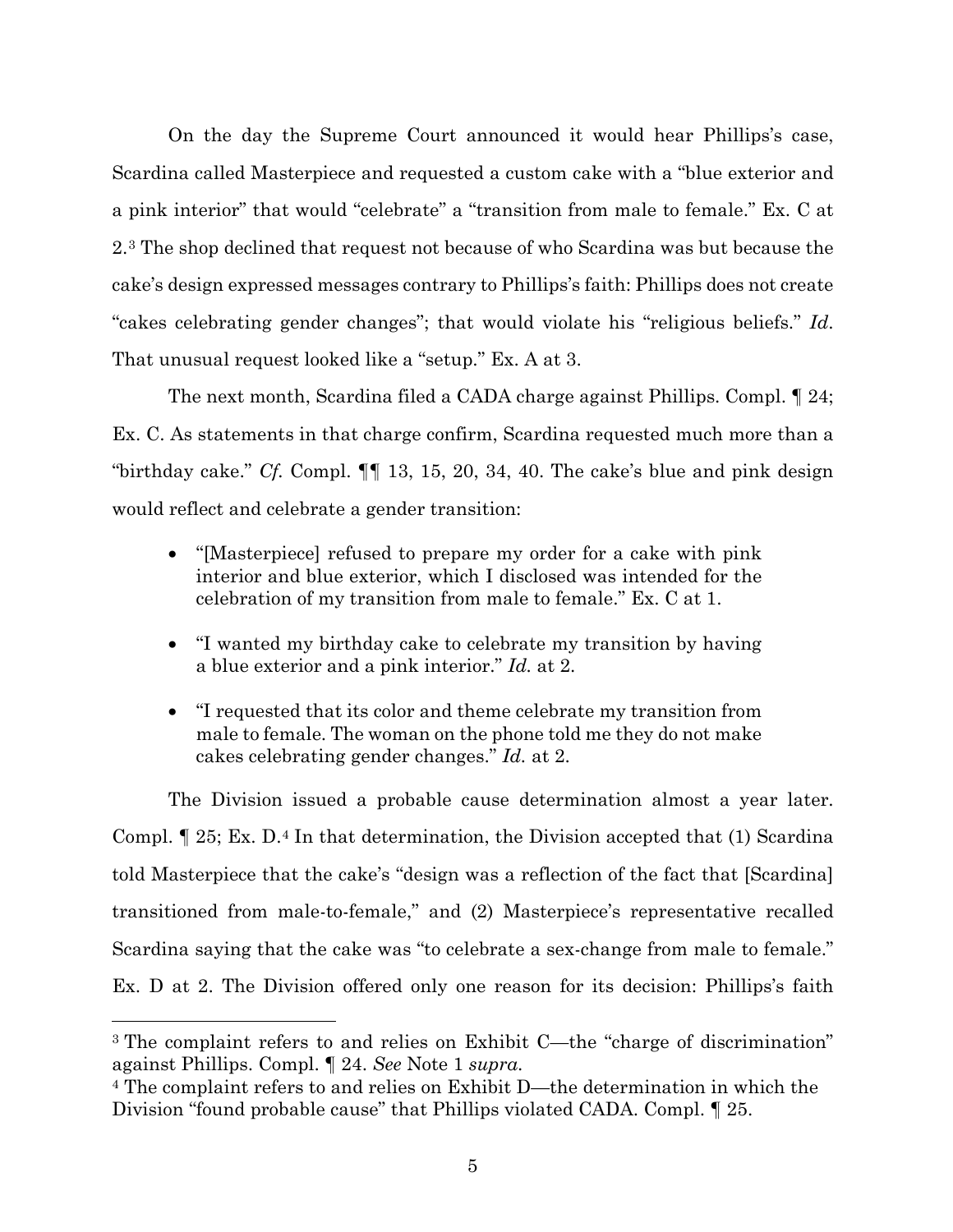prevents him from expressing through his cake art "the idea that a person's sex is anything other than an immutable God-given biological reality." *Id*. at 3.

A couple months later, Phillips sued Colorado in federal court. Compl. ¶ 26. Throughout that litigation, Phillips explained and defended his cake design policy. Compl. ¶ 30. And while it's true that Phillips said he would create an identical*looking* cake that expressed a different message, *id*., Phillips also said: "I would create a custom cake with a blue exterior and a pink interior for Autumn Scardina so long as the cake does not visually represent and celebrate a gender transition or otherwise express messages that conflict with my religious beliefs...." Ex. E at ¶ 18.5

With the federal case pending, the Commission issued its formal complaint, which declared that Phillips "denied service to Scardina based on her … transgender status" in violation of CADA. Ex. F at ¶ 15; Comp. ¶ 27.6 The complaint recognized that (1) Scardina told Masterpiece that the cake's "design was a reflection of the fact that [Scardina] had transitioned from male to female" and (2) Masterpiece declined the request "because it does not make cakes to celebrate a sex-change." Ex. F at ¶ 6. It also scheduled a formal hearing on the matter, which occurred on February 4, 2019. *Id*. at 1. Then, on March 5, 2019, the Commission "voted … to dismiss with prejudice" the formal complaint against Phillips. Ex. G at 4.7 On March 22, 2019, the Commission entered a closure order. Compl. ¶ 29; Ex. G.

Following that, Scardina had 49 days to appeal the Commission's final order to the court of appeals. On appeal, Scardina could have moved to "remit the case" to

<sup>5</sup> The complaint refers to and relies on statements Phillips made throughout "the federal … proceeding[]," Compl. ¶ 30, which includes the statements in Exhibit E. Those statements are also proper for judicial notice. *See* Note 1 *supra*.

<sup>6</sup> The complaint refers to and relies on Exhibit F—the "Notice of Hearing and Formal Complaint" against Phillips. Compl. ¶ 27. *See* Note 1 *supra*.<br><sup>7</sup> The complaint refers to and relies on Exhibit G—the order that "formally closed"

the charge of discrimination" against Phillips. Compl. ¶ 29. *See* Note 1 *supra*. This document is also proper for judicial notice.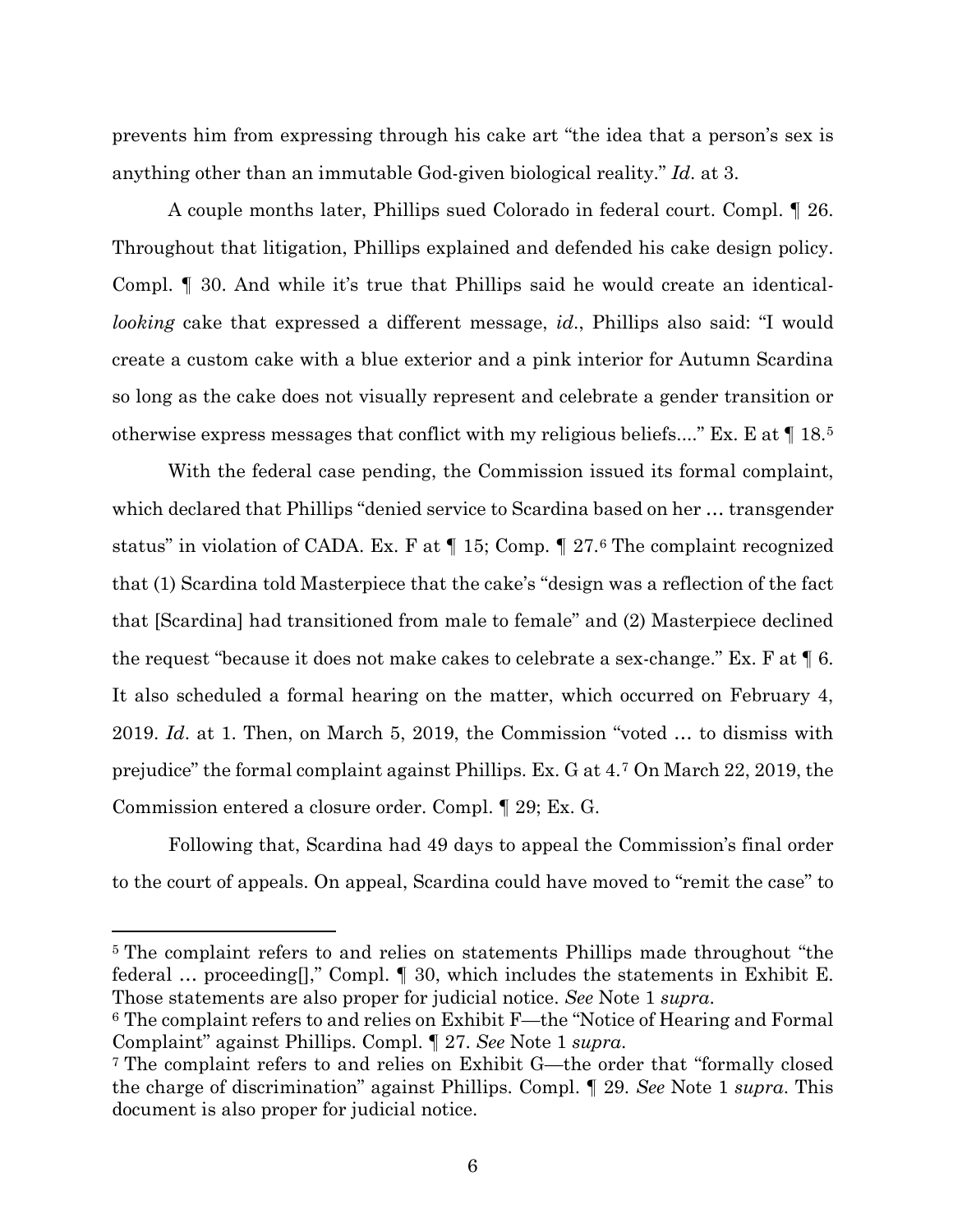the Commission for factual development and specific findings*, see* Colo. Rev. Stat. § 24-34-307(5), or challenged the administrative proceeding's fairness or propriety. But Scardina did not do so. Instead, Scardina filed this lawsuit early last month.

### **Argument**

## **I. This Court lacks jurisdiction over Scardina's CADA claim.**

Scardina's CADA claim should be dismissed under Rule 12(b)(1) for lack of jurisdiction. Scardina must prove that this Court has jurisdiction over the claims raised. *Medina v. State*, 35 P.3d 443, 452 (Colo. 2001). Scardina has not done so. The complaint does not allege, much less prove, one of the three conditions necessary for filing a CADA claim in district court or the facts to justify filing in *this* district.

# **A. Scardina does not satisfy any of CADA's three conditions for filing a claim in district court.**

According to CADA, a person who files a charge with the Commission can proceed to district court if (1) the Commission does not issue a notice of hearing and formal complaint within the allowed time, (2) the party "has requested and received a notice of right to sue" under Colo. Rev. Stat. § 24-34-306(15), or (3) the formal administrative hearing "is not commenced" within a prescribed period. Colo. Rev. Stat. § 24-34-306(11). Scardina does not satisfy any of these conditions.

First, the Commission issued a notice of hearing and formal complaint in the administrative case between Scardina and Phillips on October 9, 2018. *See* Compl. ¶ 27; Ex. F. Scardina does not allege that the Commission missed its statutory deadline to issue this notice. And the Commission complaint says that CADA's "[t]imeliness" requirement was "satisfied." Ex. F at ¶ 3.

Second, the complaint never alleges that Scardina asked for or received a right to sue letter from the Division. That makes sense. CADA barred Scardina from requesting or receiving one after the Commission issued its notice of hearing and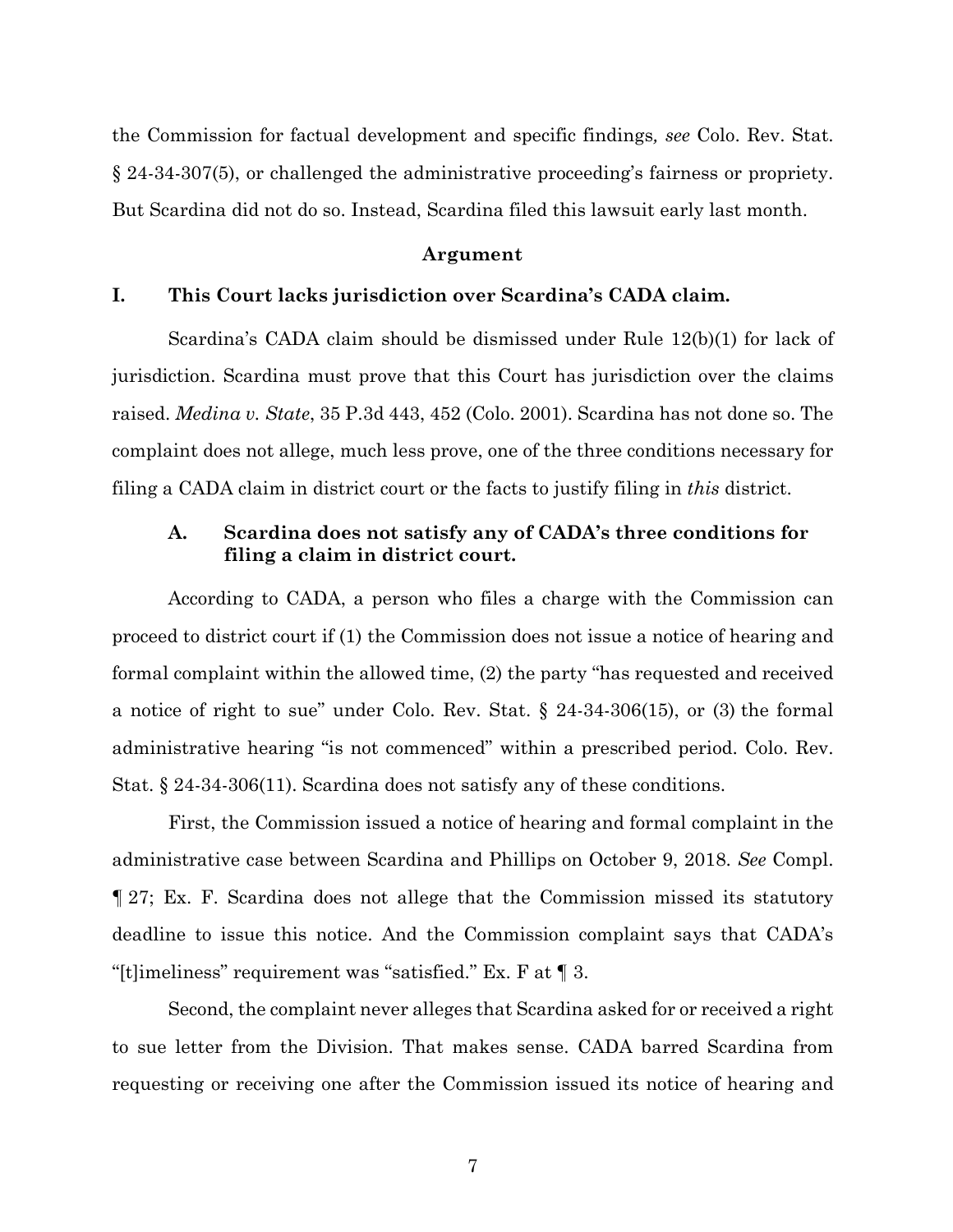formal complaint. *See* Colo. Rev. Stat. § 24-34-306(15) ("The charging party … may request the division to issue a written notice of right to sue at any time *prior to service of a notice and complaint*…." (emphasis added)). That strategic decision was critical because Scardina cannot exhaust administrative remedies without receiving a right to sue letter. *See* Colo. Rev. Stat. 24-34-306(15) ("A notice of right to sue shall constitute final agency action and exhaustion of administrative remedies and proceedings…."); *Brooks v. Denver Pub. Sch.*, No. 17-CV-01968-REB-MEH, 2017 WL 5495793, at \*7 (D. Colo. Nov. 16, 2017) ("To exhaust claims under CADA, a plaintiff must receive a notice of right to sue….").

Third, Scardina never alleges that the formal administrative hearing failed to commence within 120 days after the Commission issued its hearing notice and formal complaint. Nor could Scardina. If that hearing did not commence (it did), the Commission would have lost jurisdiction over the administrative case and Scardina would have missed the deadline for filing a CADA claim in district court. *See* Colo. Rev. Stat. § 24-34-306(11) (imposing a 90-day filing deadline in this situation).

In sum, this Court lacks jurisdiction because Scardina does not satisfy any of the three conditions for filing a CADA claim in district court. And that's the fair result. If someone could seek relief from the Commission, participate in a formal hearing, receive an adverse final judgment, refuse to object, refuse to appeal, and then start over elsewhere, the Commission would become merely advisory and its closure orders invitations for needless litigation. That's both unjust and a waste of resources. And CADA forbids it. A person who seeks relief from the Commission waives their right to seek relief from this Court. *See* Colo. Rev. Stat. § 24-34-602(3).

#### **B. Scardina cannot bring a CADA claim in** *this* **district court.**

Colo. Rev. Stat. § 24-34-306(11) provides the exclusive procedure for invoking a district court's jurisdiction over CADA claims. If a plaintiff can satisfy the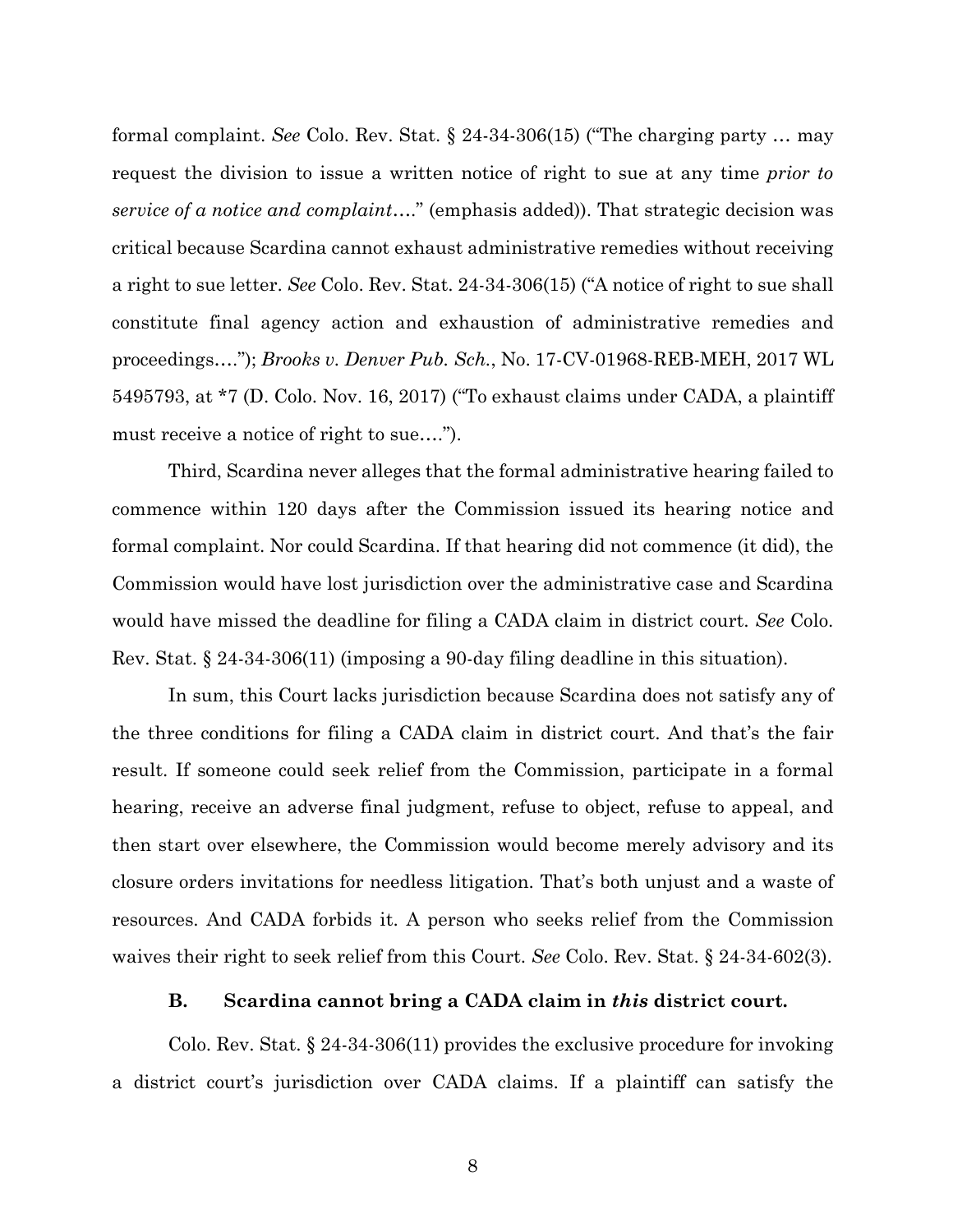jurisdictional conditions to sue in district court, they still must sue in the *correct* district court—that is, "the district court for the district in which the alleged [CADA violation] occurred." Colo. Rev. Stat. § 24-34-306(11). Scardina has not done so.

According to CADA, an alleged violation can only occur in "*the* district in which the alleged [violation] occurred." Colo. Rev. Stat. § 24-34-306(11) (emphasis added). The word "the" in that statute "particularizes the subject" that follows. *Brooks v. Zabka*, 450 P.2d 653, 655 (Colo. 1969). "It is a word of limitation." *Id*. "[T]he district" cannot mean "a district" or "any district"; it must instead mean one specific district. *See People v. Enlow*, 310 P.2d 539, 546 (Colo. 1957) (affirming this logic). Just as courts have interpreted phrases like "the district" to mean one exclusive subject in other contexts, this Court should interpret "the district" in CADA the same way. *See United States v. Davis*, 139 S. Ct. 2319, 2328-29 (2019) (declining to treat same phrase differently in the same or different statutes).

So in which district did the alleged CADA violation occur? There are two options: (1) in Denver where Scardina called or (2) in Jefferson County where Phillips declined to create the cake. Because all of Phillips's alleged acts violating CADA occurred at Masterpiece Cakeshop—which is in Jefferson County, *see* Compl. ¶¶ 6, 14-23—Jefferson County makes more sense.

To be sure, the legislature could have allowed plaintiffs to sue in the district where the alleged impact was felt. But if the legislature wanted that, it would have used language that allow plaintiffs to sue in "any" district where the alleged violation occurred. *Compare* 42 U.S.C. § 2000e-5(f)(3) (allowing claims "in *any* judicial district…."), *with* Colo. Rev. Stat. § 24-34-306(11) (allowing claims "in *the* district…."). It didn't. For CADA, the legislature chose only one district, and it's best to interpret that district as where the defendant committed the alleged acts.

Finally, when the legislature statutorily limits a court's jurisdiction, plaintiffs must strictly comply with those provisions. *Barber v. People*, 254 P.2d 431, 434 (Colo.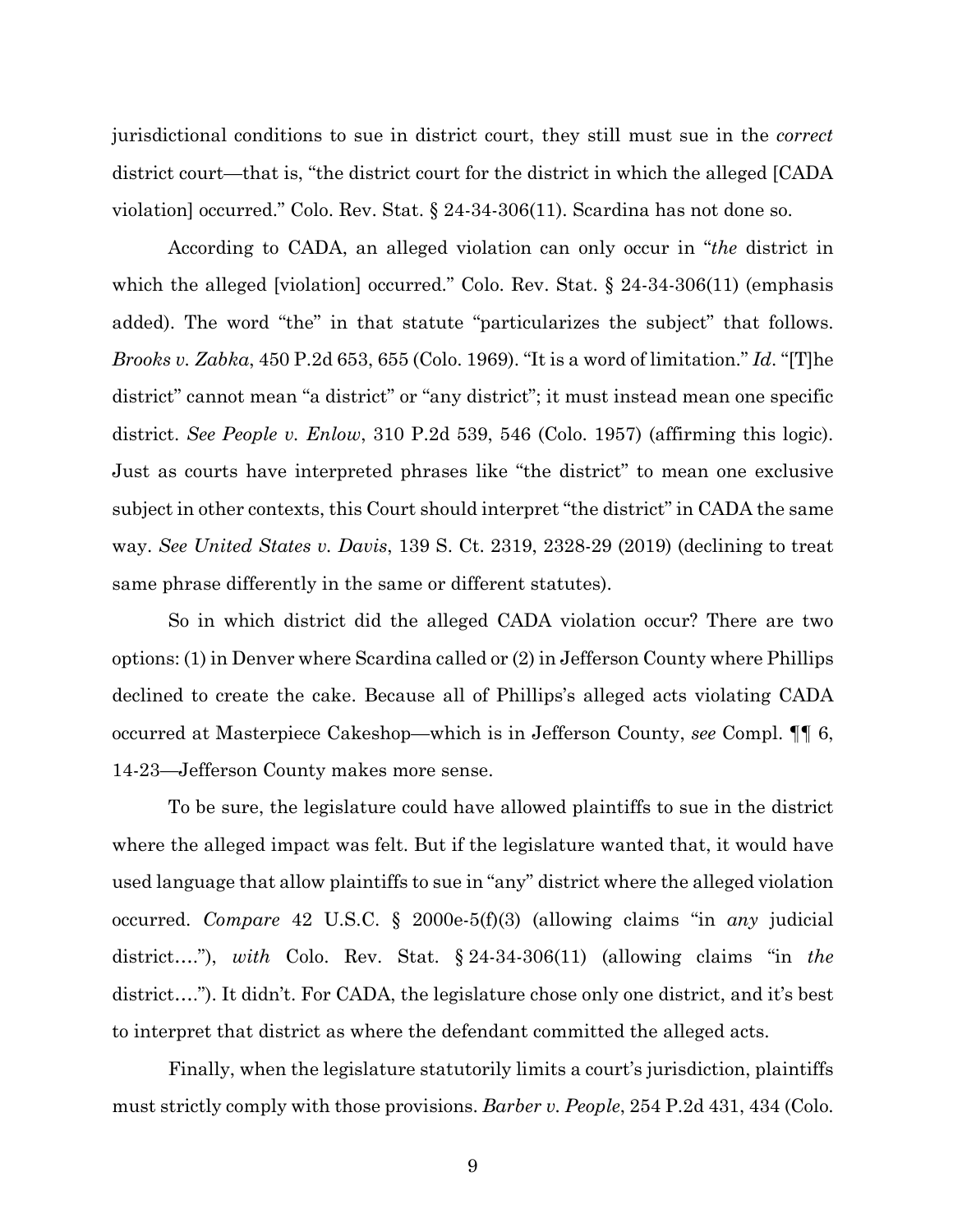1953). Scardina did not do so here. Because Scardina sued in Denver, where the alleged CADA violation did *not* occur, this Court "has no jurisdiction to act." *Id*. *See State v. Borquez*, 751 P.3d 639, 644 (1988) (confirming that plaintiffs must "comply with the procedures prescribed" when seeking to "exercise a statutory right"). As a result, the Court may not "hear the matter" or even "order a change of venue"; it should instead dismiss the case. *Id.* at 645.

### **II. Scardina does not state a claim upon which relief can be granted.**

Scardina's complaint also fails to state a claim under Rule 12(b)(5). Under that rule, this Court should dismiss the complaint if the "law does not support the claims asserted" or if the facts "do not, as a matter of law, support a claim for relief." *Peña*, 2018 Colo. App. 56, at ¶ 13. While this Court should accept the complaint's facts as true and construe them in plaintiff's favor, this Court need not accept "legal conclusions … couched as factual allegations." *Id*. at ¶ 15.

### **A. Scardina does not state a CADA claim.**

 $\overline{a}$ 

Scardina does not state a CADA claim for three reasons: (1) claim preclusion bars it; (2) Scardina does not allege facts to support a key element; and (3) the federal and state constitutions protect Phillips's expressive decision.

### **1. Claim preclusion bars Scardina's CADA claim.**

Scardina cannot relitigate an already-decided CADA claim. Claim preclusion protects people like Phillips from "perpetual re-litigation of the same claim or cause of action." *Foster v. Plock*, 394 P.3d 1119, 1122 (Colo. 2017).8 It applies when: (1) the judgment in a prior proceeding was final; (2) the current and prior proceedings involve identical subject matter; (3) the current and prior proceedings involve

<sup>8</sup> Claim preclusion applies to administrative actions the same as judicial proceedings. *Gallegos v. Colo. Ground Water Comm'n*, 147 P.3d 20, 32 (Colo. 2006).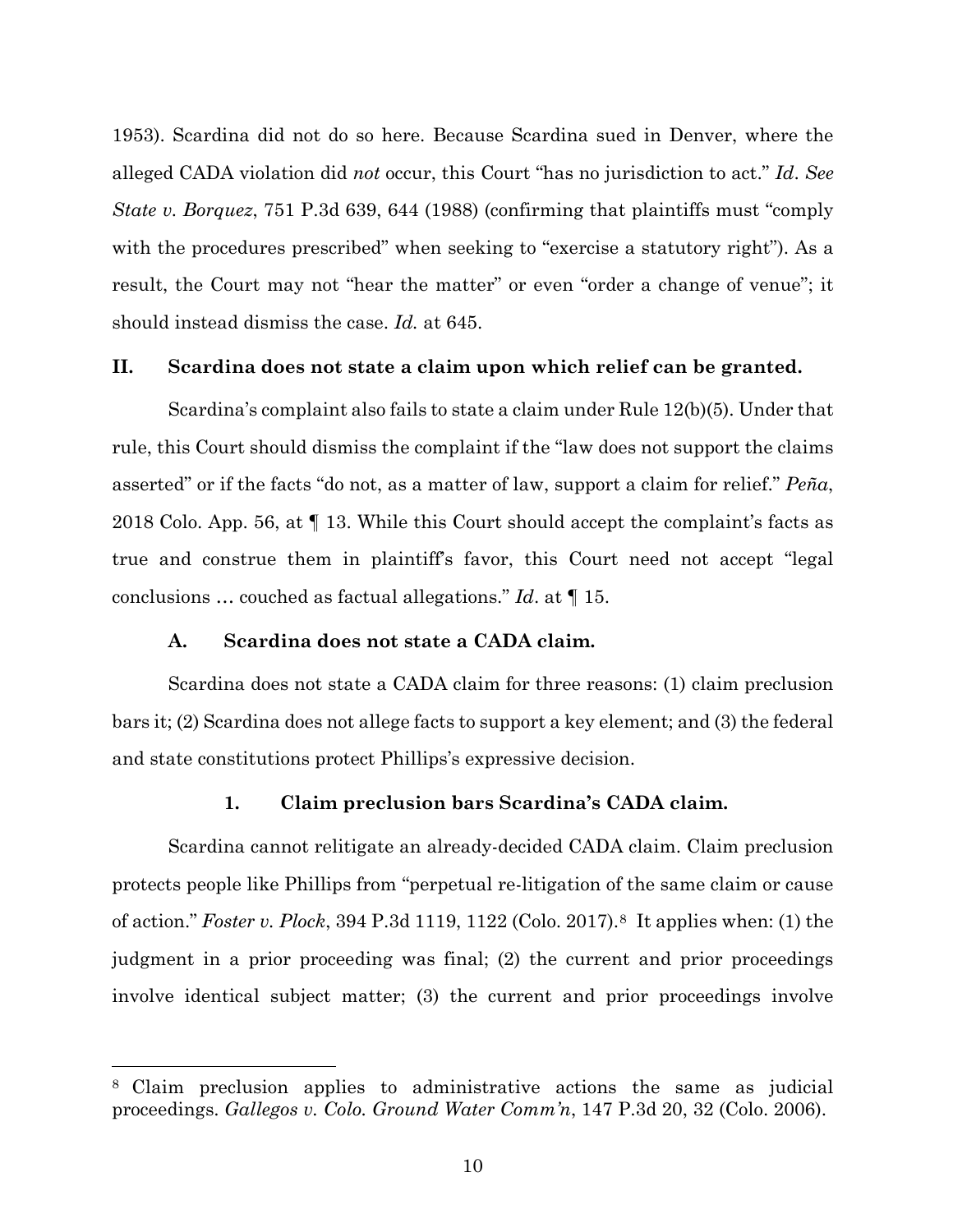identical claims; and (4) the parties to both proceedings are identical or in privity with one another. *Id*. at 1123. Each of these elements is met here.

First, the Commission entered a final judgment dismissing Scardina's CADA claim against Phillips in the administrative case. "A dismissal with prejudice is a final judgment; it ends the case and leaves nothing further to be resolved." *Foothills Meadow v. Myers*, 832 P.2d 1097, 1098 (Colo. App. 1992). On March 5, 2019, the Commission voted to "dismiss with prejudice" the formal administrative complaint against Phillips. *See* Compl. ¶ 29; Ex. G at 4. The Commission then formally closed the administrative case on March 22, 2019. Compl. ¶ 29; Ex. G at 1. Following that, Scardina had 49 days to appeal. *See* Colo. Rev. Stat. § 24-34-307(2); Colo. Rev. Stat. § 24-4-106(11) (imposing 49-day deadline to appeal Commission orders). Scardina did not do so. The Commission's dismissal with prejudice, therefore, became final no later than May 11, 2019—50 days after the Commission's closure order.

Second, this case involves the same subject matter as the administrative case. As Scardina alleges, the Commission issued a notice of hearing and formal complaint against Phillips on October 9, 2018. Compl. ¶ 27. That complaint concerned Phillips's decision not to create a custom "cake with a blue exterior and a pink interior" for Scardina that would celebrate a gender transition. Ex. F at ¶¶ 4-7. This case involves the same subject. Compl. ¶¶ 13-23.

Third, this case raises the same claim as the administrative case. The Commission complaint alleged that Phillips violated "Colo. Rev. Stat. § 24-34-  $601(2)(a)$ ." Ex. F at  $\P\P$  4-7, 15. Scardina asserts the same, seeking relief (again) under "C.R.S. § 24-34-600 *et seq*." Compl. at 6 (heading).

Fourth, this case and the prior administrative one involve the same parties. Even Scardina acknowledges this. Compl. ¶¶ 27-30. Indeed, if Phillips and Scardina were not parties to the administrative case, this court would not have jurisdiction over the CADA claim. *See* Colo. Rev. Stat. 24-34-306(14).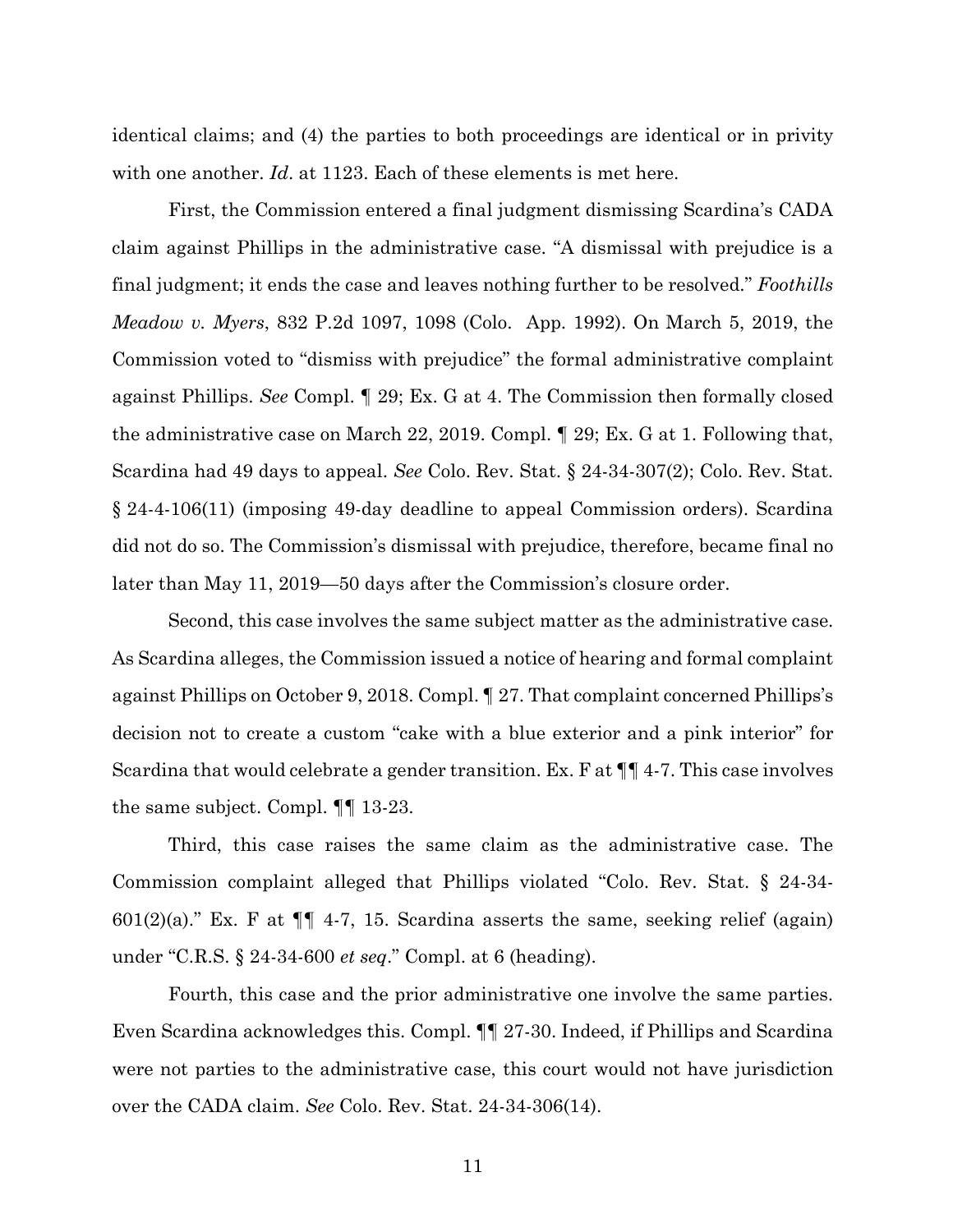The facts bear this out. Scardina had "notice, standing, and an opportunity to be heard" in the administrative case. *K9Shrink, LLC v. Ridgewood Meadows Water & Homeowner's Ass'n*, 278 P.3d 372, 375 (Colo. App. 2011). Scardina received notice of the administrative hearing and complaint when Phillips did, and Scardina's counsel actually attended the commencement hearing in that case. *See* Ex. F at 5. CADA allowed Scardina to make objections. After any adverse ruling, Scardina could have submitted "exceptions" to the Commission, who would then review those exceptions and make a final ruling. *See* Colo. Rev. Stat. § 24-4-105(14)-(15).

But that's not all. Scardina also had notice, standing, and an opportunity to be heard before the Colorado Court of Appeals. The Commission notified Scardina that it dismissed the administrative case with prejudice. Ex. G. Scardina could have then (1) appealed the Commission's decision, Colo. Rev. Stat.  $\S$  24-34-307(1); (2) moved the court of appeals to "remit the case" to the Commission for factual development and specific findings*,* Colo. Rev. Stat. § 24-34-307(5); or (3) challenged the Commission proceeding's fairness or propriety, *see Agnello v. Adolph Coors Co.*, 689 P.3d 1162, 1165 (Colo. App. 1984). But Scardina did none of this.

Because Scardina had ample notice, standing, and many opportunities to be heard, Scardina was a party to the administrative case. Indeed, Colorado courts have found people were parties when they had far less. *See K9Shrink, LLC*, 278 P.3d at 375 (finding that a woman was a party when she only "received notice" about and "had standing to file, and could have filed, an objection" in a case).

With all four preclusion elements met, Scardina's CADA claim is barred. Claim preclusion rests on fairness principles that "relieve parties of the cost and vexation of multiple lawsuits, conserve judicial resources, and … encourage reliance on adjudication." *Foster*, 394 P.3d at 1122. Scardina already had one chance to sue Phillips; this Court shouldn't give Scardina another.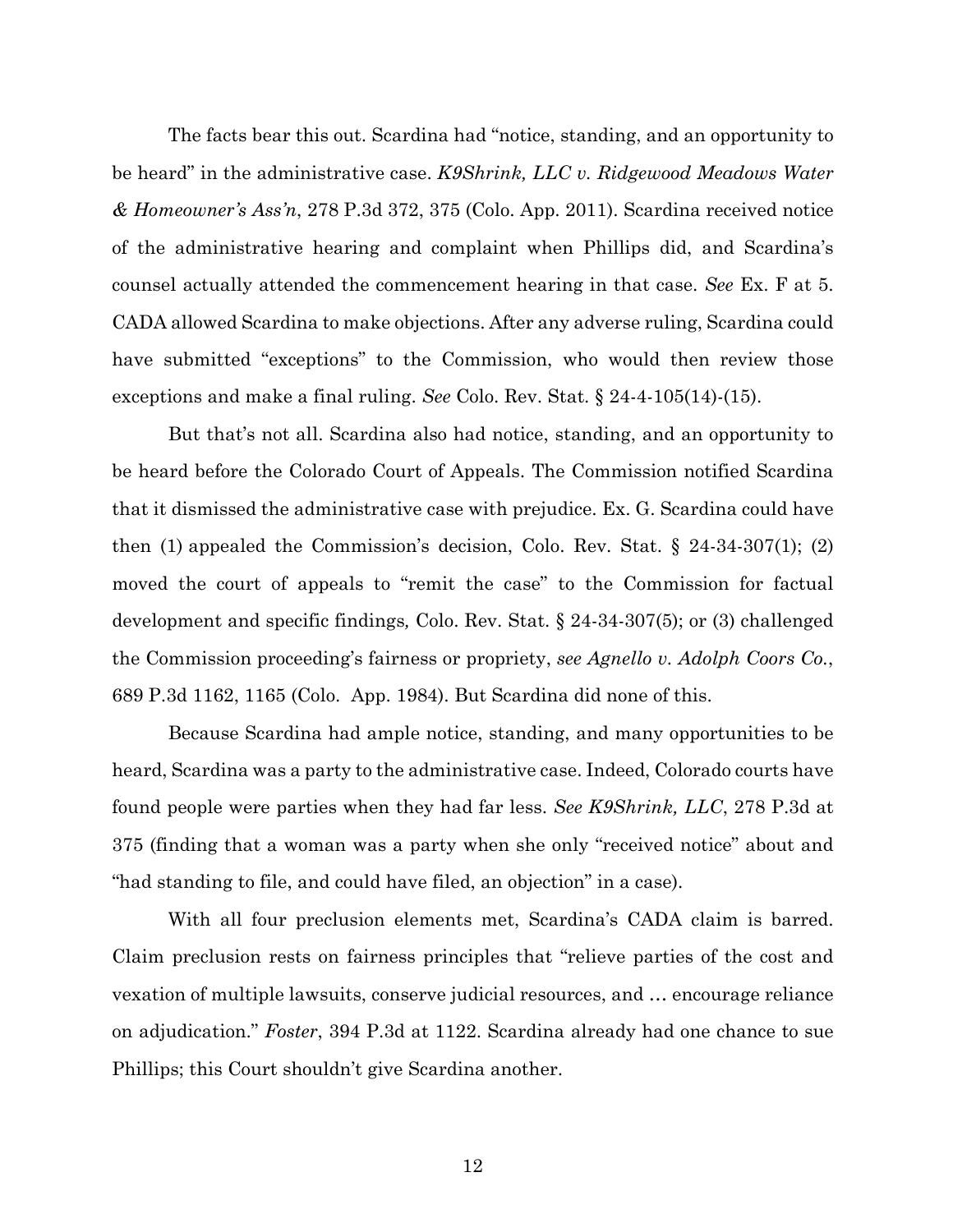# **2. Scardina does not allege that Phillips would create a custom cake that expresses the same message for a different customer.**

To state a CADA claim, Scardina must show that Phillips treated Scardina differently than other customers "because of" Scardina's transgender status. Colo. Rev. Stat. § 24-34-601(2)(a). In particular, Scardina must allege that Phillips would create *for someone else* a custom blue and pink cake celebrating a gender transition. *See* Br. for Resp't Colo. Civil Rights Comm'n at 35, *Masterpiece I*, 138 S. Ct. 1719 (2018) (No. 16-111) (U.S. Oct. 23, 2017) (urging that CADA claims turn on whether defendant would provide "the same … service to others"). Yet Scardina does not. Scardina instead says Phillips declined to "sell a birthday cake to Ms. Scardina because she is transgender." Compl. ¶ 1. But that is a legal conclusion. This Court need not accept it. *See Peña*, 2018 Colo. App. 56, at ¶ 13.

To be sure, Scardina alleges that Phillips declined to create a birthday cake for Scardina although Phillips will create birthday cakes for others. Compl. ¶ 1. But that "defines the type of cake requested too generally." Order, *Masterpiece Cakeshop Inc. v. Elenis*, No. 1:18-CV-2074-WYD-STV, at 21 (D. Colo. Jan. 4, 2019), ECF No. 94. *See Masterpiece I*, 138 S. Ct. at 1738-39 (Gorsuch, J., concurring) (chastising Colorado for "gerrymander[ing]" the analysis by describing a cake requested of Phillips at a high "level of generality").

As the administrative charge confirms, Scardina's cake request was much more specific. Scardina asked Phillips to create a custom cake with a "blue exterior and a pink interior" that would "celebrate" and reflect a "transition from male to female." Ex. C at 2. *See* Compl. ¶¶ 19, 25. Phillips said he does not create cakes that express that message for anyone. *See* Ex. C at 2 (acknowledging Phillips said he does not create "cakes celebrating gender changes"). Both Scardina and Phillips understood that Scardina's custom cake would be more than a birthday cake; it

13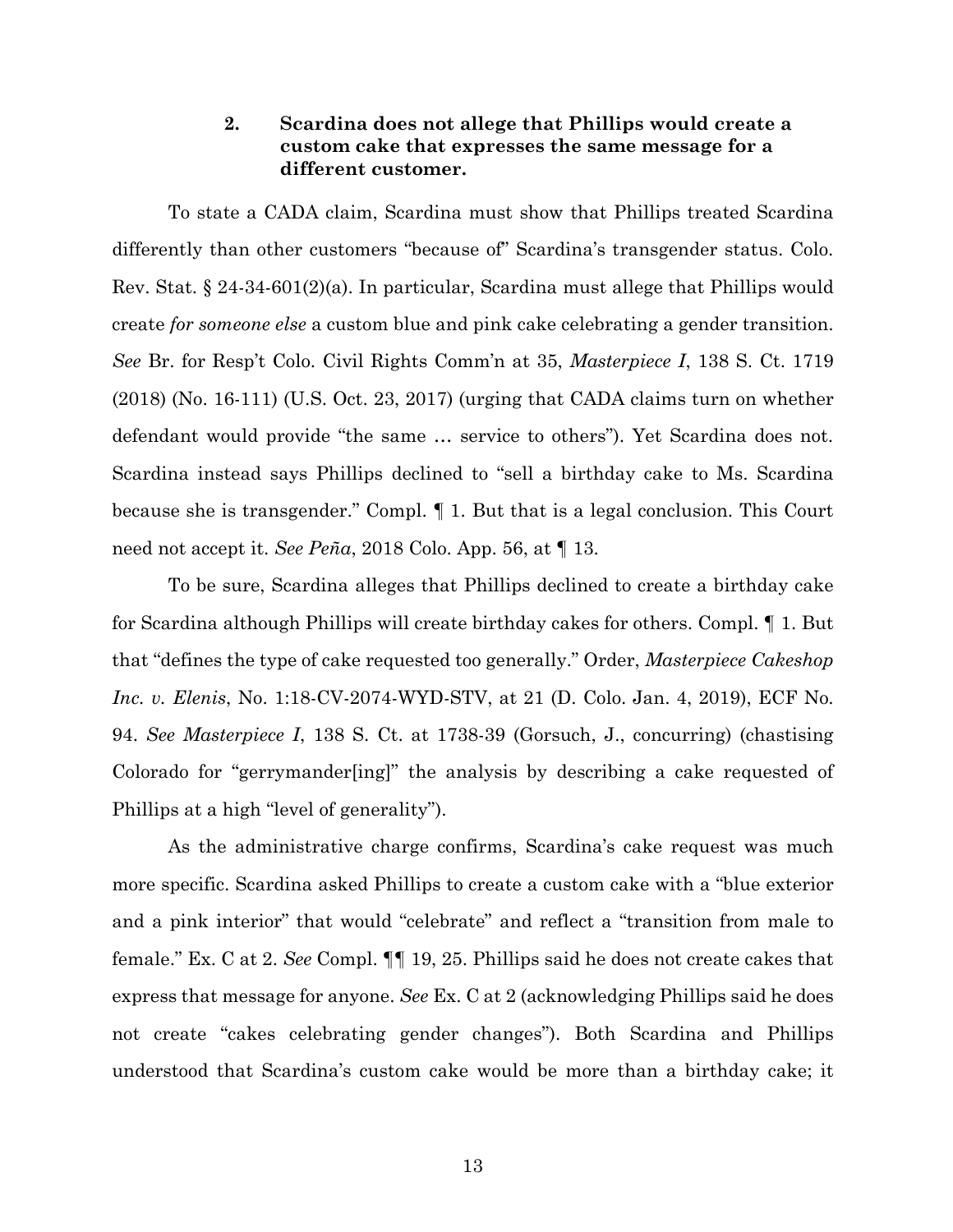would "celebrate" and reflect a gender transition. *Id*. Just because Phillips declined to create that cake expressing *that message* does not mean Phillips would decline to create a cake for Scardina that looks identical but expresses a different message.

This explains Scardina's claim that "[t]hroughout both the federal and administrative proceedings," Phillips indicated he "would happily make the exact same cake … for other customers." Compl. ¶ 30. That is only part of the truth. As Phillips also says in one of the documents that Scardina relies on: "I would create a custom cake with a blue exterior and a pink interior for Autumn Scardina so long as the cake does not visually represent and celebrate a gender transition or otherwise express messages that conflict with my religious beliefs. For example, if Autumn requested a custom cake with a blue exterior and pink interior because Autumn's favorite colors are blue and pink, I would create it." Ex. E at ¶ 18. The full picture alleged in the complaint proves that Scardina had (and still has) access to any custom cake that Phillips would create for any other customer.

# **3. The federal and state constitutions protect Phillips's decision not to express messages.**

The Colorado Constitution, Article II, Section 10, and the First Amendment protect "both the right to speak freely and the right to refrain from speaking at all." *Wooley v. Maynard*, 430 U.S. 705, 714 (1977). <sup>9</sup> This latter right means the government cannot compel unwanted expression. Indeed, "the fundamental rule of protection under the First Amendment" is "that a speaker has the autonomy to choose the content of his own message." *Hurley v. Irish-Am. Gay, Lesbian, & Bisexual Grp. of Bos.*, 515 U.S. 557, 573 (1995).

Scardina seeks to punish Phillips for declining to express a message through his custom cakes. That triggers the compelled-speech defense. This defense has three

<sup>&</sup>lt;sup>9</sup> "Article II, Section 10 provides greater protection of free speech than does the First Amendment." *Bock v. Westminster Mall Co.*, 819 P.2d 55, 59 (Colo. 1991).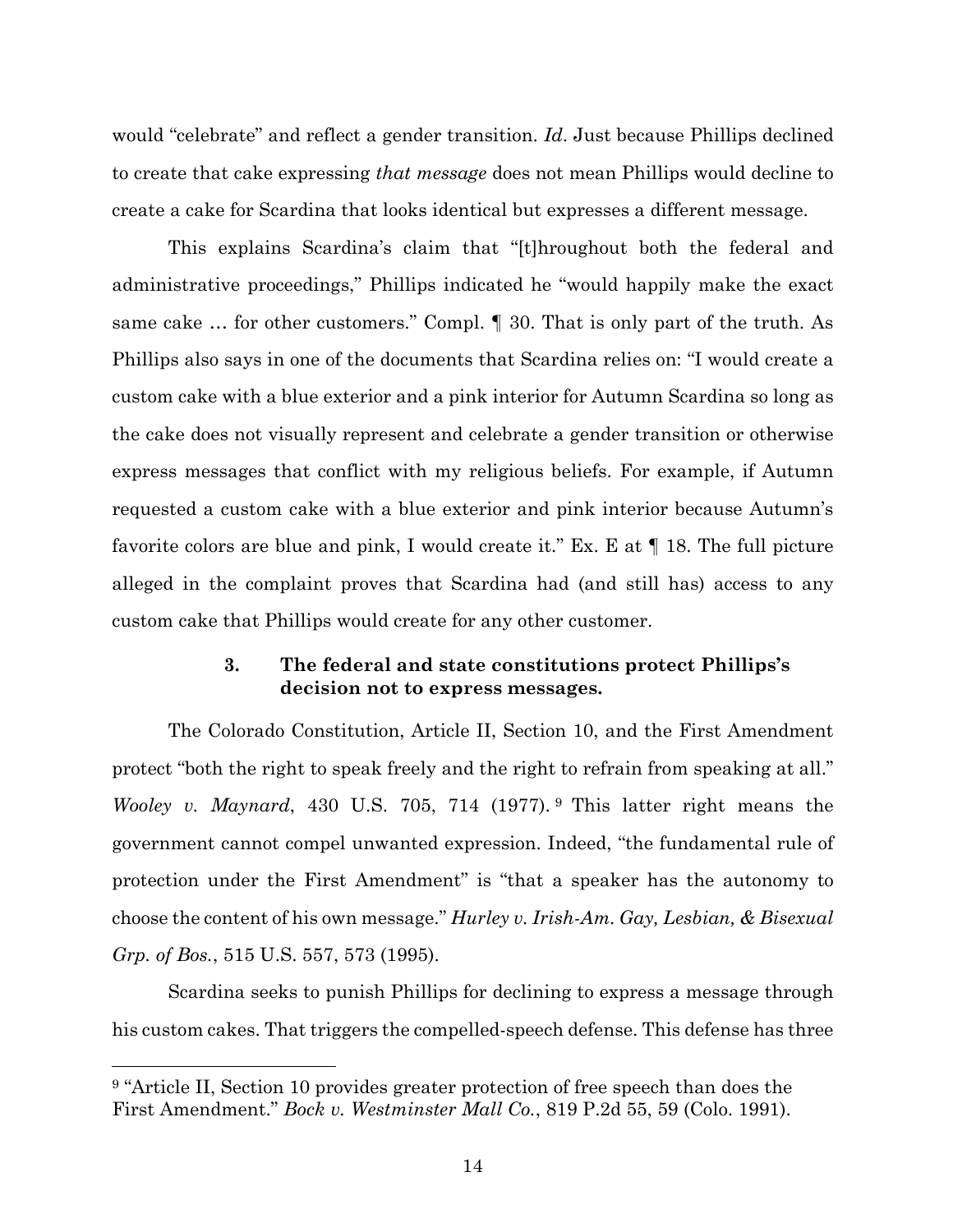elements: "(1) speech; (2) to which [defendant] objects; that is (3) compelled by some governmental action." *Cressman v. Thompson*, 798 F.3d 938, 951 (10th Cir. 2015) (*Cressman II*). Each element is established here.

*First*, Scardina asked Phillips to create a custom cake with a "blue exterior and a pink interior" that would "celebrate" and reflect a "transition from male to female." Ex. C at 2. *See* Compl. ¶ 19. As Scardina's own words admit, that cake's design and theme would have expressed a message—that a person can transition from male to female and that such an event should be celebrated. The requested cake therefore constitutes expression.

"[T]he Constitution looks beyond written or spoken words as mediums of expression." *Hurley*, 515 U.S. at 569. Speech includes "pictures, … paintings, drawings, and engravings," "custom-painted clothing," and "stained-glass windows." *Cressman II*, 798 F.3d at 952. People purchase such creations and pay extra for them precisely because of their expressive quality. The same holds for Phillips's custom decorative cakes. Indeed, Scardina admits to requesting the gender-transition cake for this very reason. Ex. C at 2. Neither the icing nor fondant material alters the analysis: '"[T]he basic principles of freedom of speech … do not vary' when a new and different medium for communication appears." *Brown v. Entm't Merchs. Ass'n*, 564 U.S. 786, 790 (2011).

At a minimum, the gender-transition cake is symbolic speech. The Supreme Court originally adopted a two-prong test to evaluate whether something is symbolic speech: (1) whether "[a]n intent to convey a particularized message was present"; and (2) whether "the likelihood was great that the message would be understood by those who viewed it." *Texas v. Johnson*, 491 U.S. 397, 404 (1989). *Hurley* later erased the "particularized" message requirement. 515 U.S. at 569. The first prong is automatically satisfied in compelled-speech cases like this one. *See Cressman v. Thompson*, 719 F.3d 1139, 1154 n.15 (10th Cir. 2013) (*Cressman I*). As for the second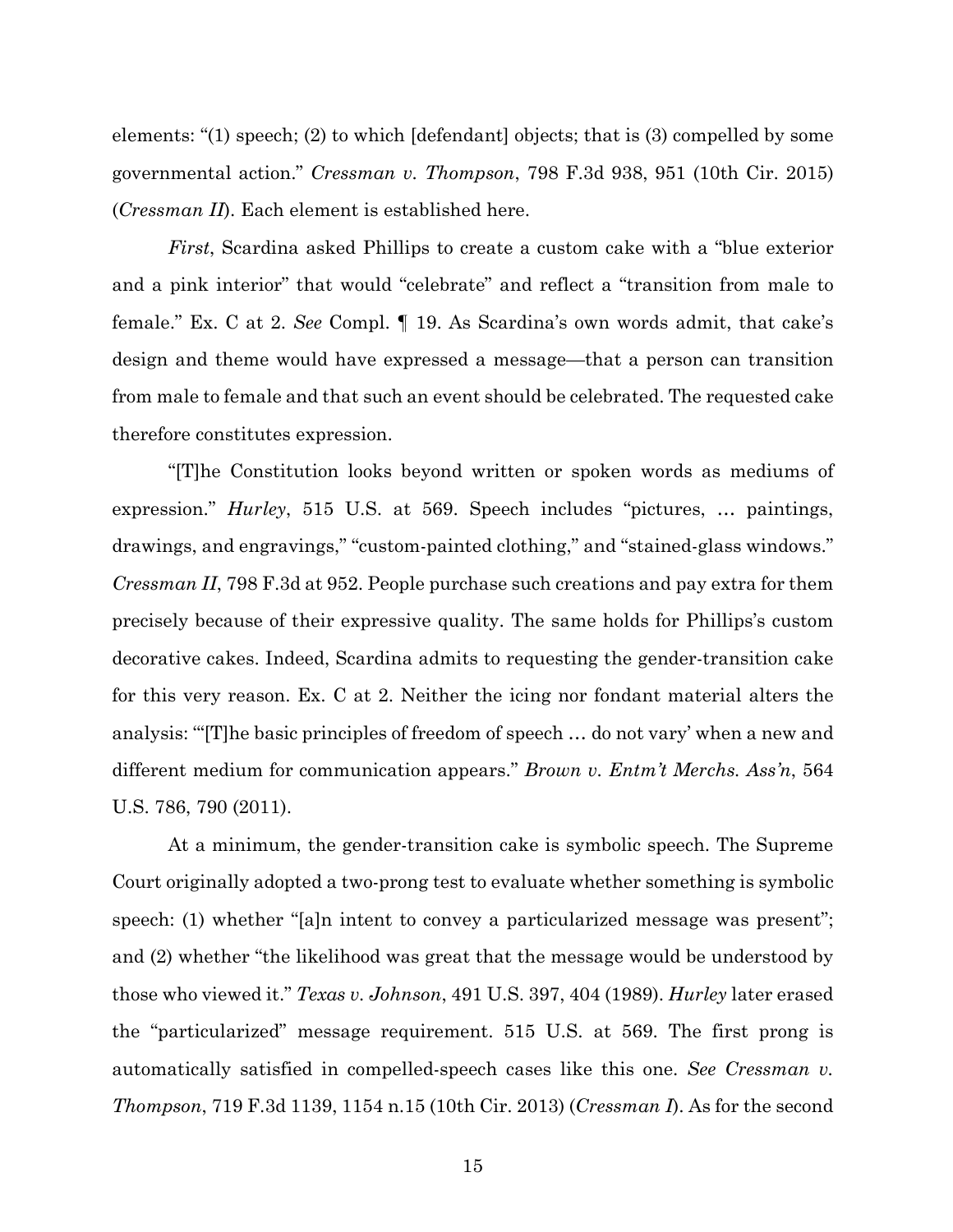prong, people viewing the gender-transition cake—those attending the celebration of the anniversary of the transition—would understand that the pink and blue design reflected the gender transition and expressed celebration for it. The gendertransition cake is at least symbolic speech. *See Cressman II*, 798 F.3d at 958-60.

*Second*, Phillips "serves everyone"; he just cannot "create cakes that express messages or celebrate events in conflict with his religious beliefs." Ex. A at 1-2. Phillips declined to create the gender-transition cake not because of who Scardina was but because Phillips cannot create "cakes *celebrating* gender changes"—as Scardina noted. Ex. C at 2 (emphasis added). Objecting to this message while otherwise serving LGBT customers is constitutionally protected. *See Hurley*, 515 U.S. at 572-73 (acknowledging parade organizers could exclude pro-LGBT message because they did not exclude "homosexuals as such" from parade).

*Third*, Scardina seeks "to enlist the government—through the exercise of this Court's powers—to impose 'a penalty'" on Phillips's decision not to express a message. *Jian Zhang v. Baidu.com Inc.*, 10 F. Supp. 3d 433, 442 (S.D.N.Y. 2014). That is government action. Scardina can only sue Phillips because CADA allows it. Courts entertain constitutional defenses in situations like this. *See Hurley*, 515 U.S. at 568-81 (allowing party to invoke First Amendment defense in civil action brought by private party); *N.Y. Times Co. v. Sullivan*, 376 U.S. 254, 265 (1964) (same).

Scardina must therefore satisfy strict scrutiny. *See Pac. Gas & Elec. Co. v. Pub. Util. Comm'n of Cal.*, 475 U.S. 1, 19 (1986) (plurality) (applying strict scrutiny to law compelling speech). To clear this bar, Scardina must prove that CADA's application is narrowly tailored to serve a compelling interest. *Yes On Term Limits, Inc. v. Savage*, 550 F.3d 1023, 1028 (10th Cir. 2008). But public accommodation laws do not serve compelling interests when they compel speech. *See Hurley*, 515 U.S. at 578-79 (ruling that this is a "decidedly fatal objective").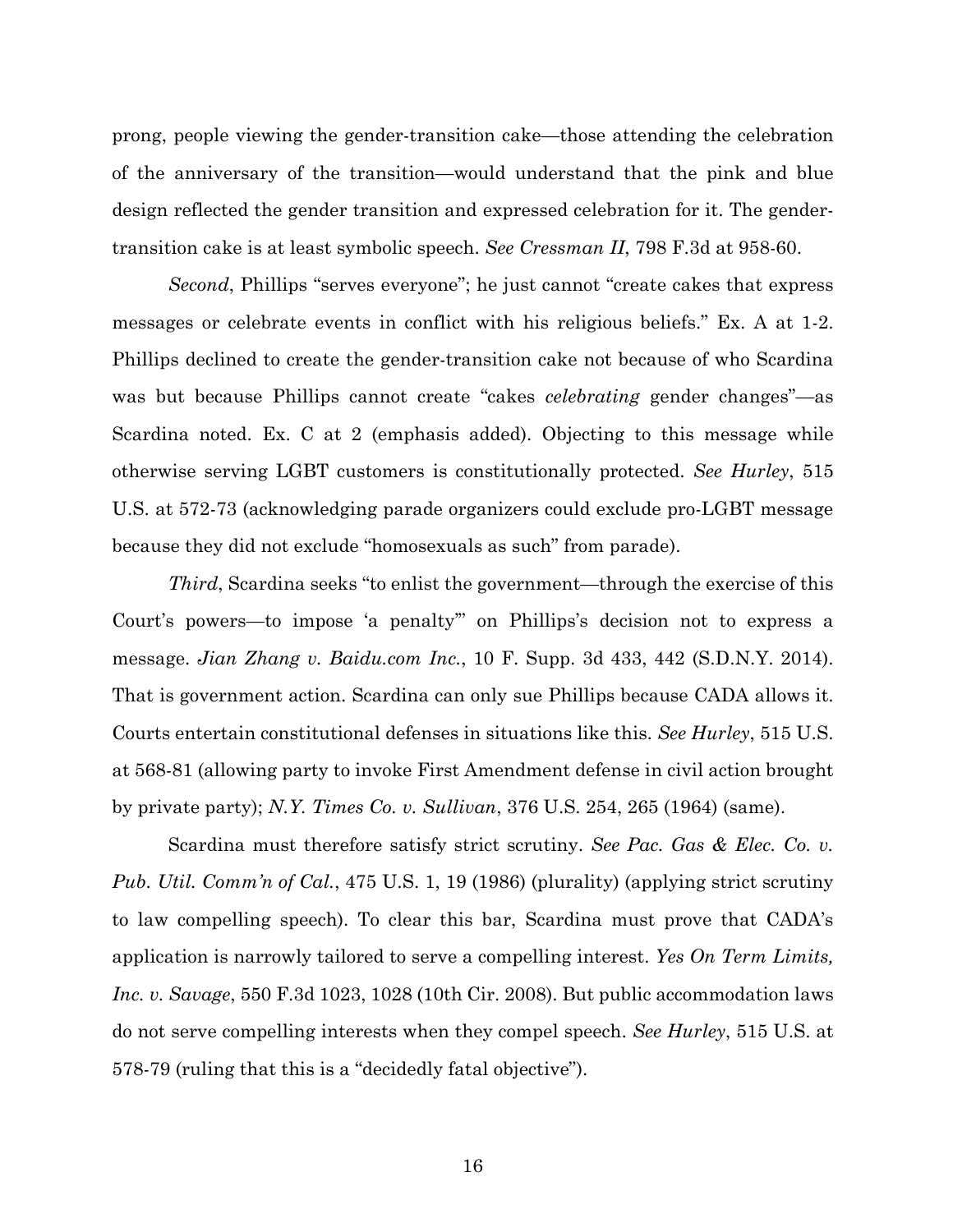# **4. The federal and state constitutions bar discrimination against Phillips because of his religious exercise.**

The Colorado Constitution, Article II, Section 4, and the First Amendment protect the "free exercise" of religion. To comply with those mandates, government cannot "target[] religious conduct for distinctive treatment," *Church of the Lukumi Babalu Aye, Inc. v. City of Hialeah*, 508 U.S. 520, 546 (1993)—which includes imposing "[a] rule that is … discriminatorily applied to religious conduct," *Axson-Flynn v. Johnson*, 356 F.3d 1277, 1294 (10th Cir. 2004).<sup>10</sup> When officials target religion, that creates a per se violation. *Masterpiece I*, 138 S. Ct. at 1729-30.

In *Masterpiece I*, the Supreme Court recognized that Colorado had created an "offensiveness" rule that allowed cake shops to decline to express "messages [they] consider[] offensive." *Id*. at 1728. Colorado applied that rule to protect three cake shops that declined "to create cakes with images that conveyed [religious] disapproval of same-sex marriage." *Id*. at 1730. But the state refused to apply that rule to Phillips because of its hostility to Phillips's faith. *See id*. at 1730-31. That violated the First Amendment. *Id*. at 1731.

Scardina would have this Court reinstate the rule condemned in *Masterpiece I*. While Phillips would gladly create for Scardina a custom cake expressing a message that Phillips would create for another customer, Phillips cannot create "cakes celebrating gender changes" for anyone. Ex. C at 2. That would violate his "religious beliefs." Compl. ¶ 23. To punish Phillips here, this Court must interpret CADA to forbid him from declining to express messages offensive to his faith but allow others to decline to express messages that offend their non-religious beliefs. The Supreme Court already said that discrimination is off limits.

<sup>10</sup> The Colorado Constitution, Article II, Section 4, also subjects CADA's application here to at least strict scrutiny. *See In re Custody of C.M.*, 74 P.3d 342, 344 (Colo. App. 2002) (applying strict scrutiny to laws that infringe fundamental rights).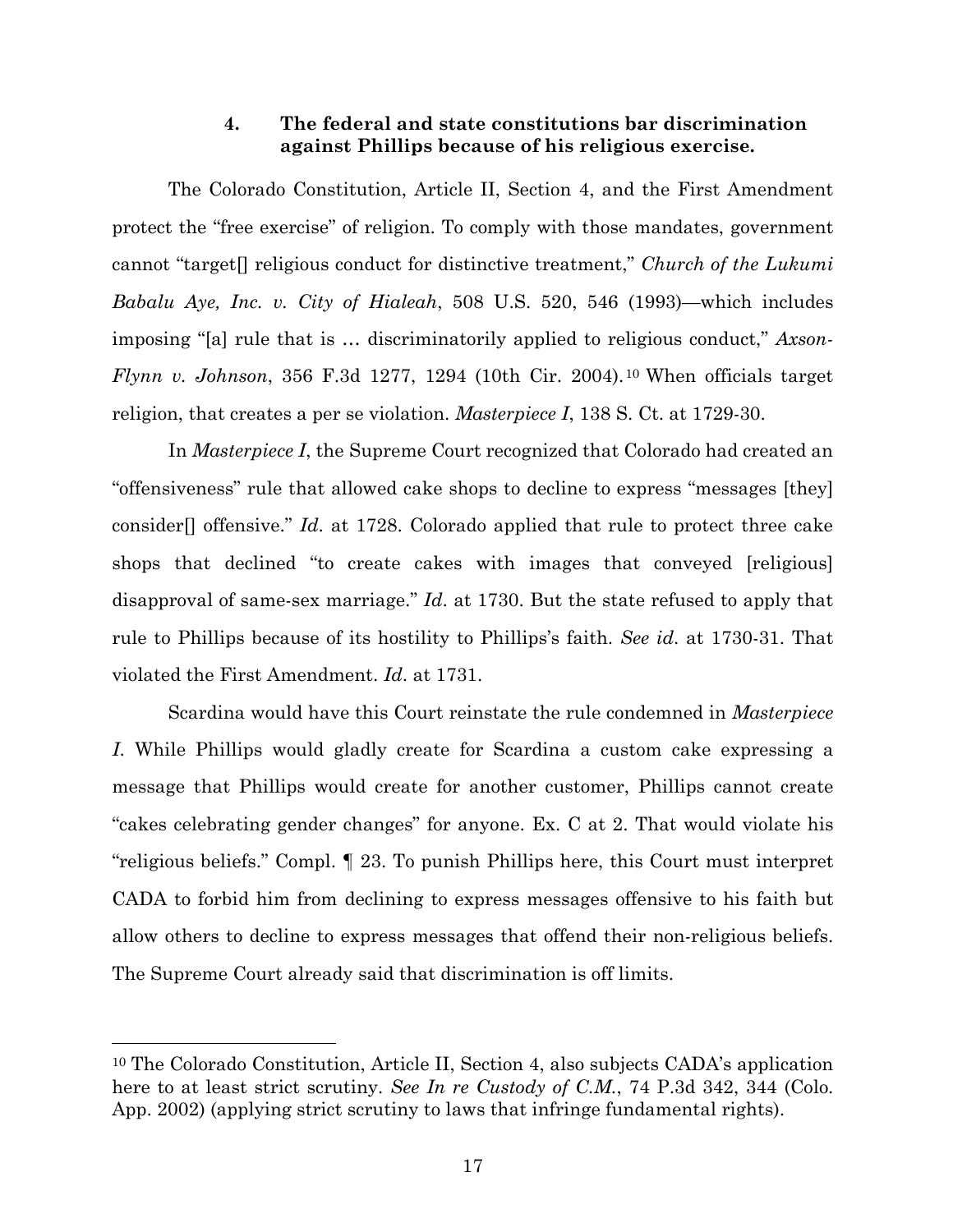#### **B. Scardina does not state a CPA claim.**

Scardina does not state a CPA claim for two reasons: (1) Scardina does not allege facts that support a CPA claim; and (2) the federal and state constitutions protect Phillips's noncommercial speech.

# **1. Scardina does not allege sufficient or specific facts to support the elements of a CPA claim.**

To state a CPA claim, Scardina must allege that: (1) "the defendant engaged in an unfair or deceptive trade practice;" (2) "the challenged practice occurred in the course of defendant's business, vocation, or occupation;" (3) "it significantly impacts the public as actual or potential consumers of the defendant's goods, services, or property;" (4) "the plaintiff suffered injury in fact to a legally protected interest;" and (5) "the challenged practice caused the plaintiff's injury." *Rhino Linings USA, Inc. v. Rocky Mtn. Rhino Lining, Inc.*, 62 P.3d 142, 146-47 (Colo. 2003).

Scardina must also meet Rule 9's heightened pleading requirement. *See Duran v. Clover Club Foods Co.*, 616 F. Supp. 790, 793 (D. Colo. 1985). Rule 9 requires Scardina to state "the circumstances constituting fraud … with particularity." *State Farm Mut. Auto. Ins., Co. v. Parrish*, 899 P.2d 285, 288 (Colo. App. 1994). The complaint must "sufficiently 'specify the statements it claims were false or misleading, give particulars [about how] plaintiff contends the statements were fraudulent, state when and where the statements were made, and identify those responsible for the statements.'" *Id*.

Because Scardina does not allege sufficient or specific facts to support any elements of a CPA claim, Scardina fails to state a CPA claim.

*First*, Scardina does not sufficiently or specifically allege that Phillips engaged in unfair or deceptive trade practices. Scardina limits the CPA claim to two theories: (1) that Phillips "knowingly advertised … goods and services with the intent not to sell them as advertised…"; and (2) that Phillips used '"bait and switch' advertising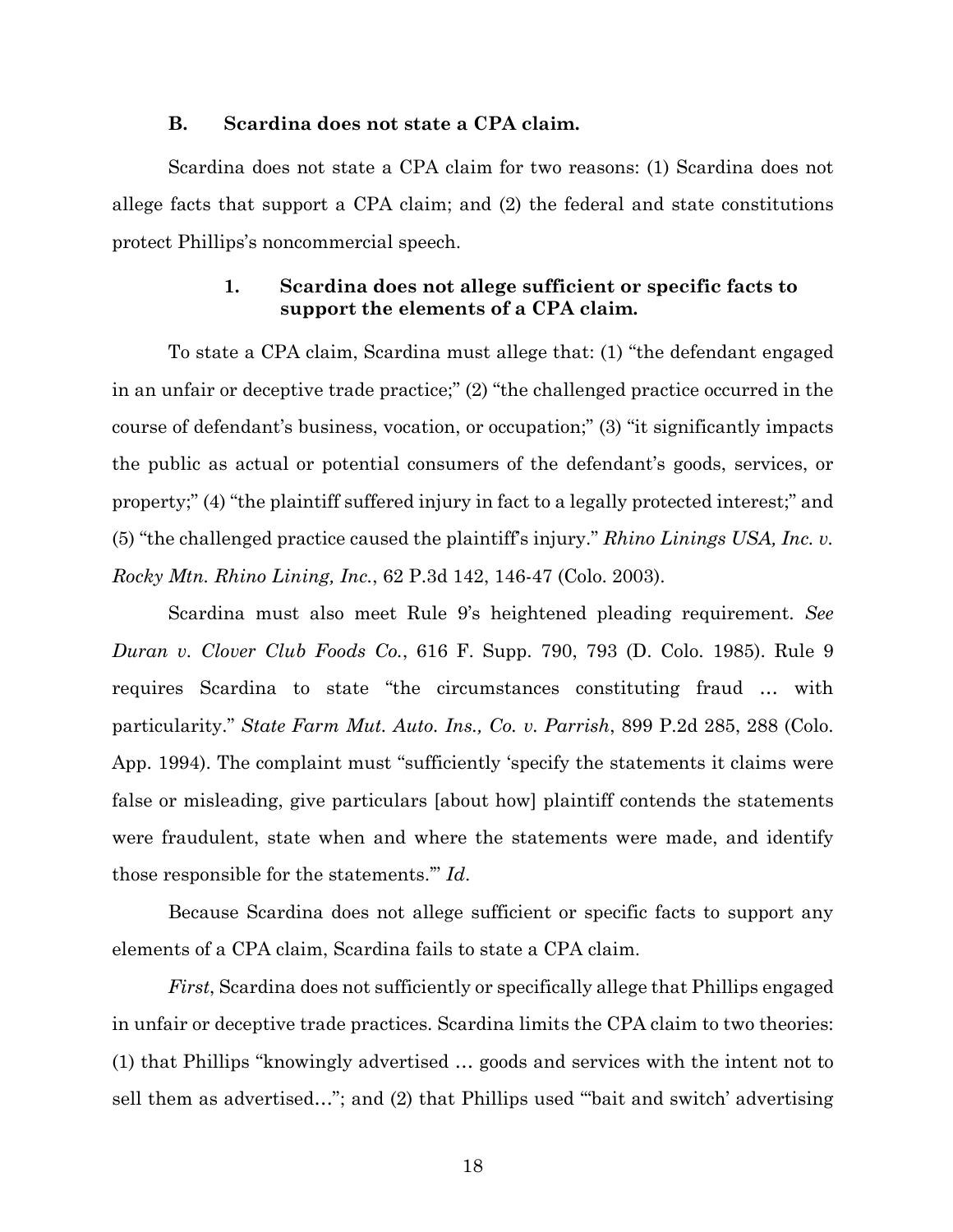by publicly advertising that [he] would [create cakes for] the general public including the LGBT community, but then refused to [create the cake that] Scardina [requested]…." Compl. ¶ 12. *See* Colo. Rev. Stat. § 6-1-105(1). To bolster these theories, Scardina offers a 2012 news article—relaying that Phillips said he would "supply LGBT customers with 'birthday cakes and graduation cakes and everything else'"—and other unspecified statements that Phillips supposedly made in a prior "litigation and media campaign" (e.g. that Phillips would be "happy" to create cakes for LGBT customers) and on a fundraising website. Compl. ¶¶ 2, 10-13.

Those meager allegations do not "sufficiently 'specify'" any "false or misleading" statements. *Parrish*, 899 P.2d at 288. Nor do they state "when and where the statements were made." *Id*. They wholly lack particularity. The Court should dismiss Scardina's CPA claim for that reason alone under Rule 9.

In addition, those allegations (without more context) involve "statement[s] of opinion." *Park Rise Homeowners Ass'n, Inc. v. Res. Const. Co.*, 155 P.3d 427, 436 (Colo. App. 2006). Their meaning "depend[s] on the speaker's frame of reference." *Id*. Phillips's statement—that he is "happy" to create cakes for LGBT customers, Compl. ¶¶ 2, 10-11, 13, 37—"is extremely general." *Park Rise*, 155 P.3d at 436. While Phillips does happily create cakes for LGBT customers, the above statement does not mean Phillips would create every cake for LGBT customers no matter the content or message conveyed by the cake. *See* Section II.A.2 *supra*. This illustrates why "happiness" is "not a specific representation of fact subject to measure or calibration" and why such statements do "not constitute a deceptive trade practice." *Id*.

Adding context shows that Phillips did not commit a deceptive trade practice for another reason: he did not make a misleading statement. *Martinez v. Lewis*, 969 P.2d 213, 222 (Colo. 1998) (construing Colo. Rev. Stat. § 6-1-105(1)(i) to forbid advertising "that creates false or misleading [customer] expectations…."); *Gen. Steel*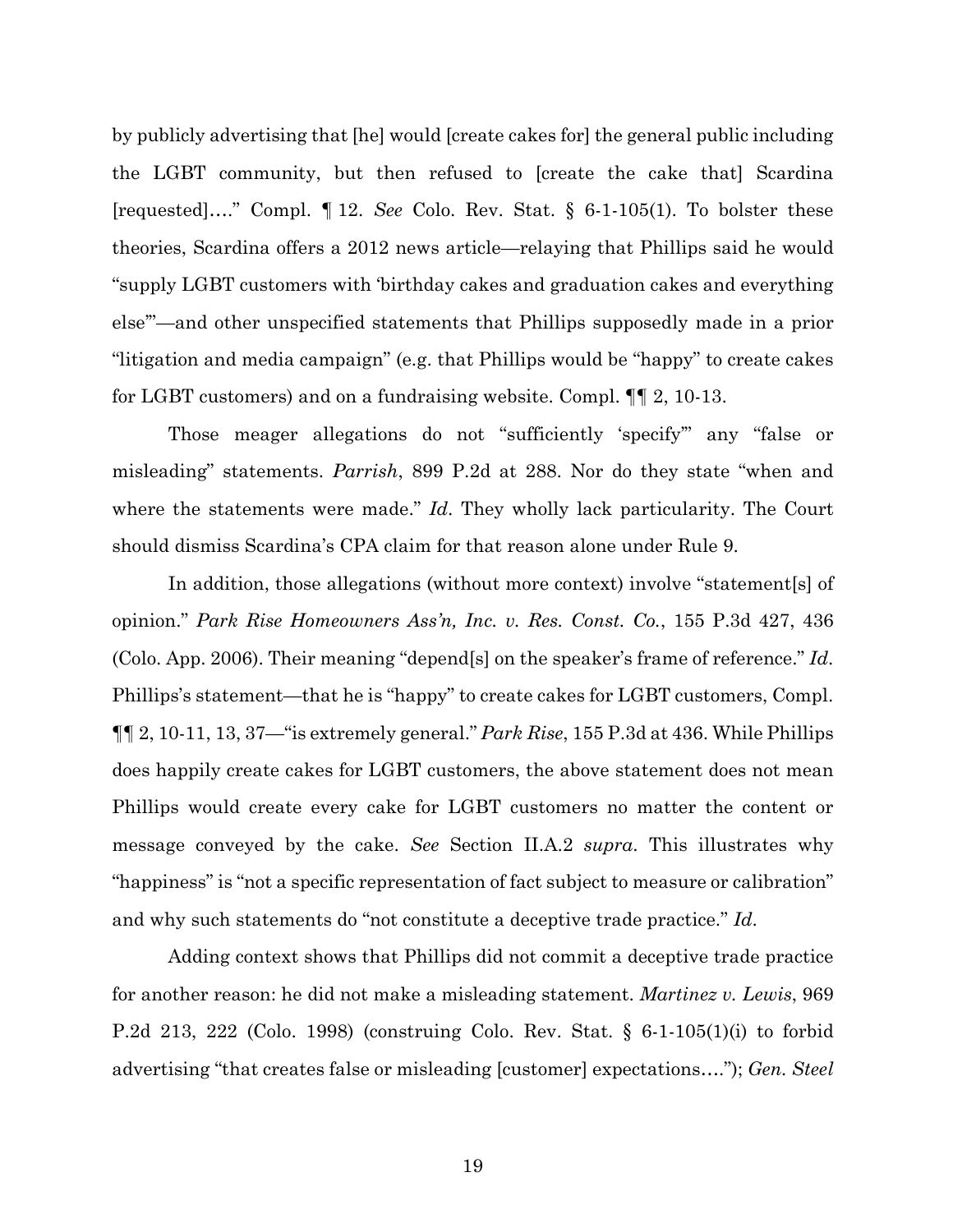*Domestic Sales, LLC v. Hogan & Hartson, LLP*, 230 P.3d 1275, 1281-82 (Colo. App. 2010) (construing Colo. Rev. Stat.  $\S 6-1-105(1)(n)$  similarly).

Take the news article. Contrary to the complaint's description of this article, the article reports how Phillips said he would be "happy to supply *gay* customers with 'birthday cakes and graduation cakes and everything else.'" *Compare* Ex. B at 2 (emphasis added) *with* Compl. ¶ 11 (claiming Phillips told the reporter he would be "happy to supply LGBT customers with 'birthday cakes….'"). But the complaint does not allege that Scardina is gay. So regardless whether that news statement reflects Phillips's disposition (it does), Scardina does not allege that Phillips declined to create any birthday cake or graduation cake for any gay customer.

The fundraising website shows more of the same. Scardina says Phillips made "a similar representation" on that site. But the site really says this: "Jack serves everyone, including people within the LGBT community. What he can't do is create cakes that express messages or celebrate events in conflict with his religious beliefs." Ex. A at 1. That is Phillips's cake design policy. If Scardina actually relied on that representation, Scardina should not have been "stunned" when Phillips declined to create the requested gender-transition cake; Scardina got a response consistent with that policy: Phillips said he does not "make cakes celebrating gender changes" because of his "religious beliefs." Ex. C at 2.

Scardina also "ignores the practical realities" of how cake artists receive requests. *Gen. Steel*, 230 P.3d at 1280. Phillips "cannot guarantee" that he will create every custom cake requested. *Id*. A "prospective" request may not "comply with" Phillips's design policy; a customer may be "unable to pay" Phillips's fee; or Phillips may be "unavailable, due to workload." *Id*. Like other cake artists, Phillips "evaluate[s] [cake requests] based on each one's unique facts and circumstances" and makes "individualized determinations." *Id*. *See* Ex. A at 2 (explaining that Phillips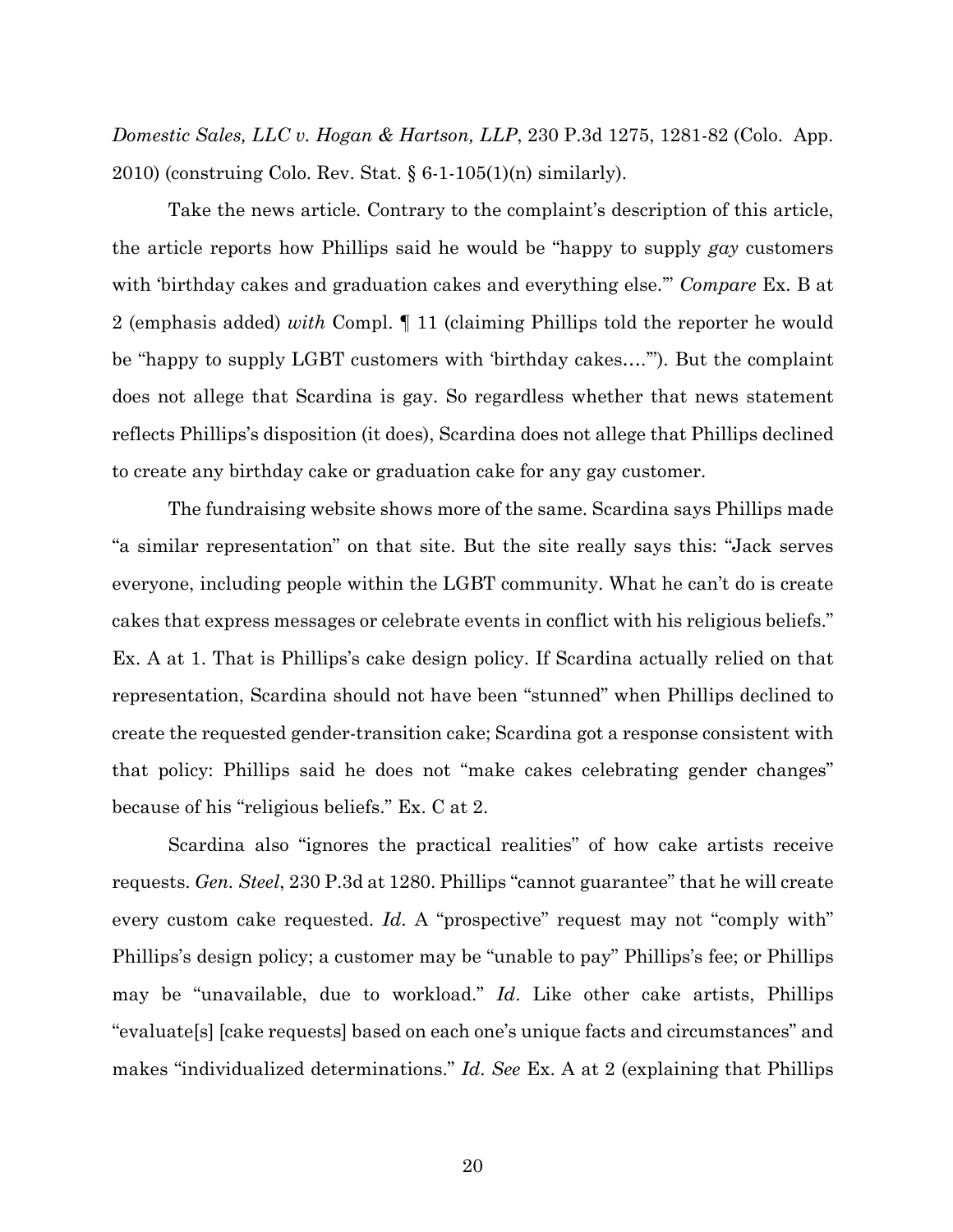cannot create cakes that express every message). In light of this, Scardina cannot show any unfair or deceptive trade practice.

*Second*, Scardina does not sufficiently or specifically allege that the challenged practices occurred in the course of Phillips's business. Instead, Scardina alleges that Phillips made misleading statements when he was "defending" himself in prior "litigation" and in a connected "media campaign." Compl. ¶¶ 2, 10. Those statements (the exact ones are unclear) are legal and political speech. But the CPA only targets "regular commercial activity" (i.e., commercial speech). *Cleary Bldg. Corp. v. David A. Dame, Inc.*, 674 F. Supp. 2d 1257, 1271 (D. Colo. 2009).

Commercial speech "does no more than propose a commercial transaction." *Harris v. Quinn*, 573 U.S. 616, 648 (2014). But Phillips's statements did much more than propose a commercial transaction. He sought to defend himself from legal and media attacks. Scardina implies this—theorizing that Phillips made those statements "to legitimize … discriminatory conduct" that was part of a prior lawsuit. Compl. ¶ 39. That allegation (although untrue) shows that Scardina really just seeks to punish Phillips's legal and political speech, a goal not permitted by the CPA.

*Third*, Scardina does not sufficiently or specifically allege that the challenged practice significantly impacts the public. To determine if a practice creates a public impact, courts consider: (1) "the number of consumers directly affected by the challenged practice;" (2) "the relative sophistication and bargaining power of the consumers affected by the challenged practice;" and (3) "evidence that the challenged practice has previously impacted other consumers or has the significant potential to do so in the future." *Rhino Linings*, 62 P.3d at 149.

To begin, Scardina does not sufficiently or specifically allege that Phillips's statements directly affected anyone else. The complaint does not identify a single person other than Scardina who reviewed the 2012 news article, visited the fundraising site, or scoured Phillips's court documents. But even if it did, or even if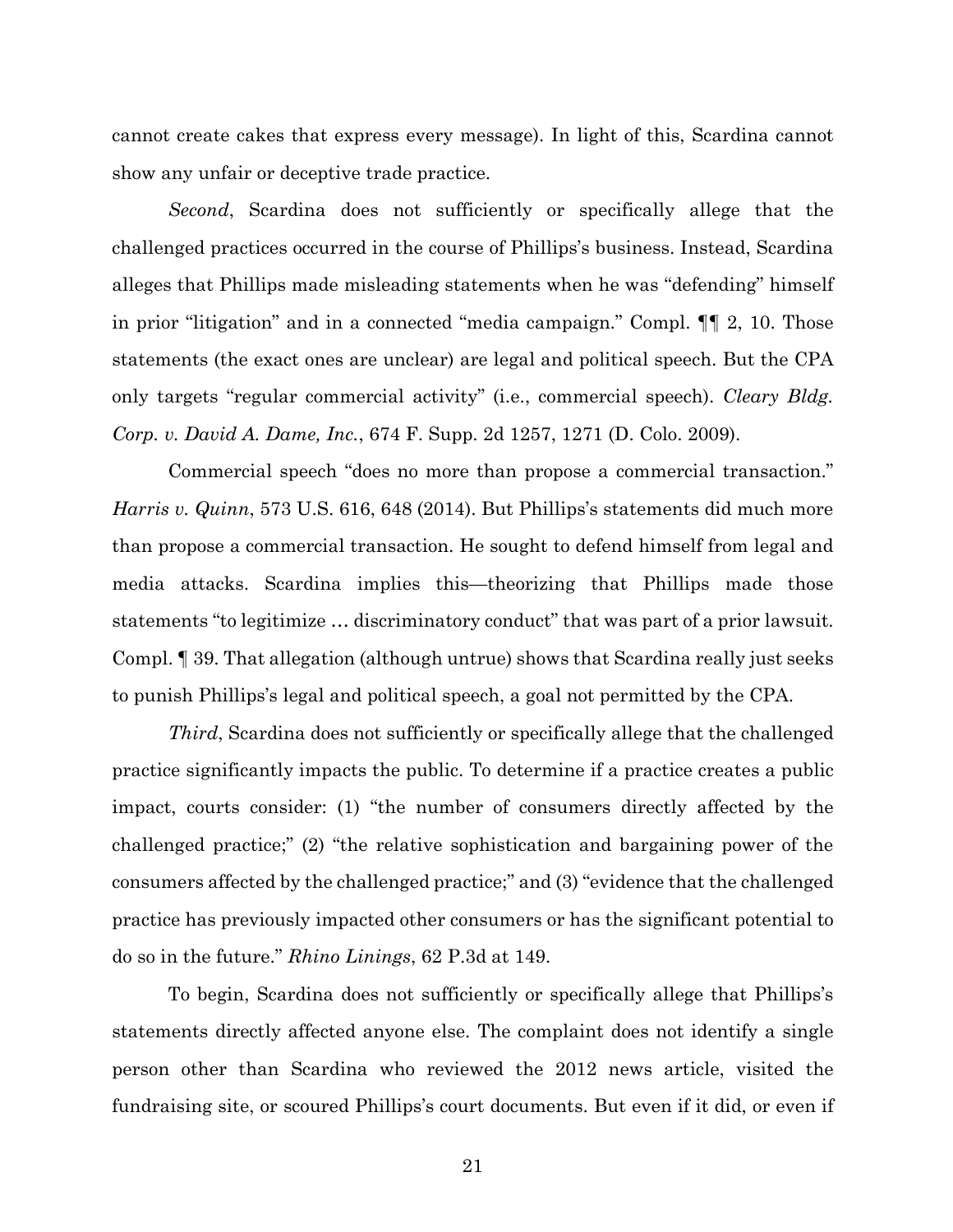it alleged that Phillips's statements appeared in "widespread advertising," that still would not allege a public impact under the CPA. *Colo. Coffee Bean, LLC v. Peaberry Coffee Inc.*, 251 P.3d 9, 25 (Colo. App. 2010). Consumers suffer no "direct effect" from business communications when they "merely read" publicly available postings especially when those communications, like the ones at issue here, are true. *Id*. *See Gen. Steel*, 230 P.3d at 1279 ("[E]ven mass advertising cannot … create a public impact unless it contains … deceptive information.").

Next, the complaint does not sufficiently or specifically allege that Phillips had more sophistication or greater bargaining power than Scardina. Phillips runs a small family cake shop. Ex. A at 2. Scardina is an "attorney." *Id*. at 3. The complaint does not allege that Phillips has advanced degrees, sophisticated marketing schemes, or in-house attorneys. In contrast, Scardina is "relatively sophisticated," having received formal "education and knowledge" about negotiations and commercial transactions. *Rhino Linings*, 62 P.3d at 150.

Finally, Scardina does not sufficiently or specifically allege that Phillips's statements impacted other consumers or has a significant potential to do so in the future. The complaint identifies no one besides Scardina who has construed Phillips's statements as a promise to create every cake requested of him, much less as a promise to create a custom blue and pink cake to celebrate a gender transition. But even when plaintiffs can highlight multiple affected parties, courts only find a public impact when the challenged practices affect more than a low percentage of possible customers. *See id.* Because this case involves "no more than a private dispute," Scardina does not allege a CPA claim. *Id*.

*Fourth*, the complaint does not sufficiently or specifically allege that Scardina suffered an injury to a legally protected interest. While the complaint concludes that Scardina "experienced illegal discrimination," (Compl. ¶ 40), the alleged facts show

22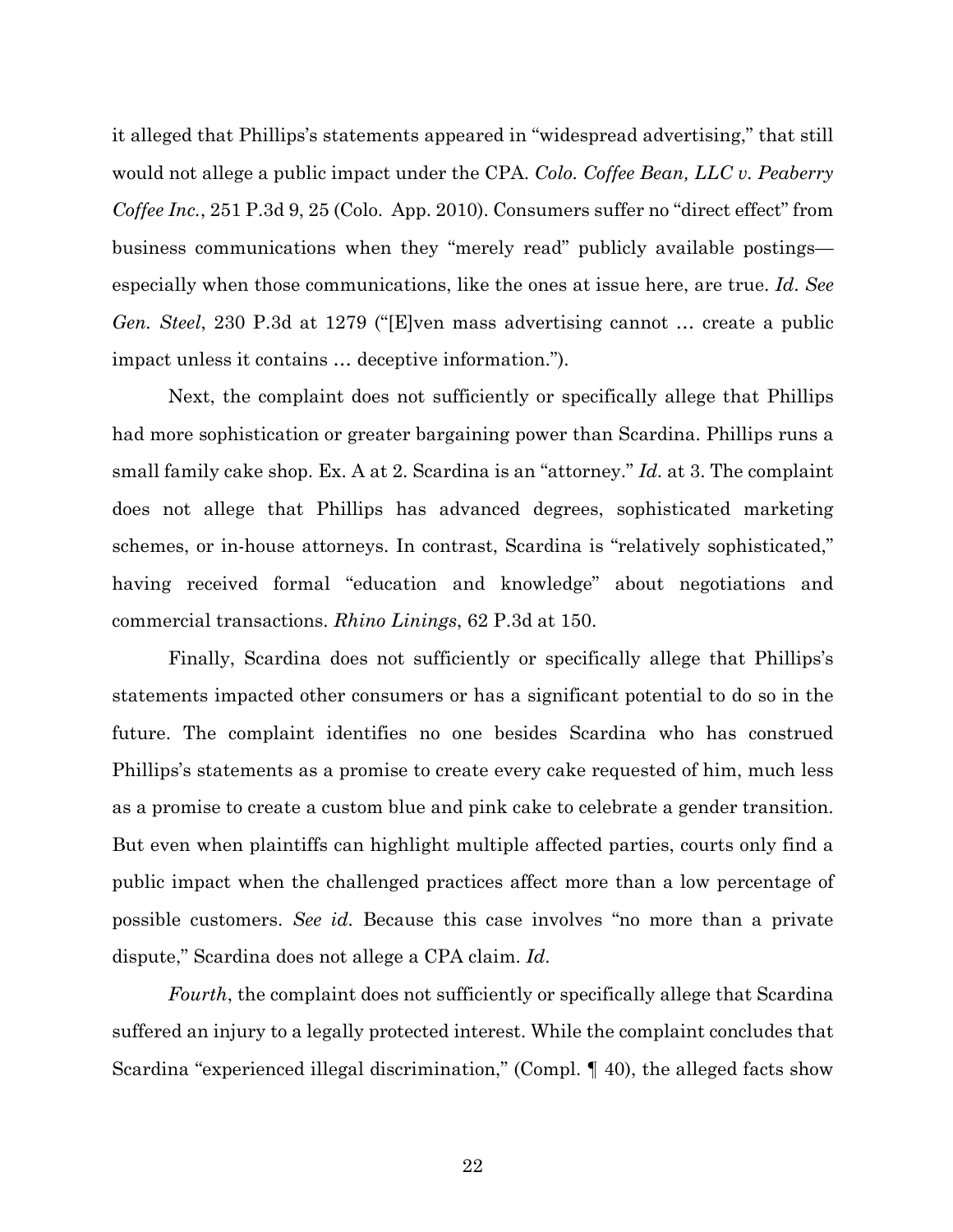that Phillips treated Scardina the same way he would treat any other customer in that situation. *See* Section II.A.2 *supra*.

*Fifth*, Scardina does not sufficiently or specifically allege any challenged practice *caused* any injury. The complaint never asserts that Phillips's statements induced Scardina to contact Masterpiece Cakeshop. For example, the complaint does not show that Scardina knew about, much less read, the 2012 news article before calling Phillips. The same goes for the fundraising website and Phillips's court documents. For all we know, Scardina could have first discovered (or read) those items a week before filing this lawsuit.

The only proof of causation then comes from a vague assertion that Scardina "heard" unspecified "advertisements" about Phillips being "happy" to create cakes for LGBT people and that Scardina was "hopeful" those statements were true when Scardina called Masterpiece. Compl. ¶¶ 13, 14. That allegation leaves Phillips (and this Court) in the dark. What were those exact statements? When were they made? Did they come from noncommercial advertisements? Through what medium? Scardina does not say. But Rule 9 requires those details. *See Parrish*, 899 P.2d at 288. What's more, Scardina's knowing about Phillips's statements would not mean those statements induced Scardina's call. "Knowledge … does not prove causation." *Chappell v. Bilco Co.*, 675 F.3d 1110, 1117 (8th Cir. 2012).

Because Scardina does not sufficiently or specifically allege facts that support any of the CPA elements, Scardina does not state a CPA claim.

# **2. The federal and state constitutions forbid punishing Phillips's noncommercial speech under the CPA.**

The Colorado Constitution, Article II, Section 10, and the First Amendment forbid laws that aim "at fraud or other abuses" from suppressing noncommercial speech. *Thomas v. Collins*, 323 U.S. 516, 532 (1945). Yet that is what Scardina conscripts the CPA to do here.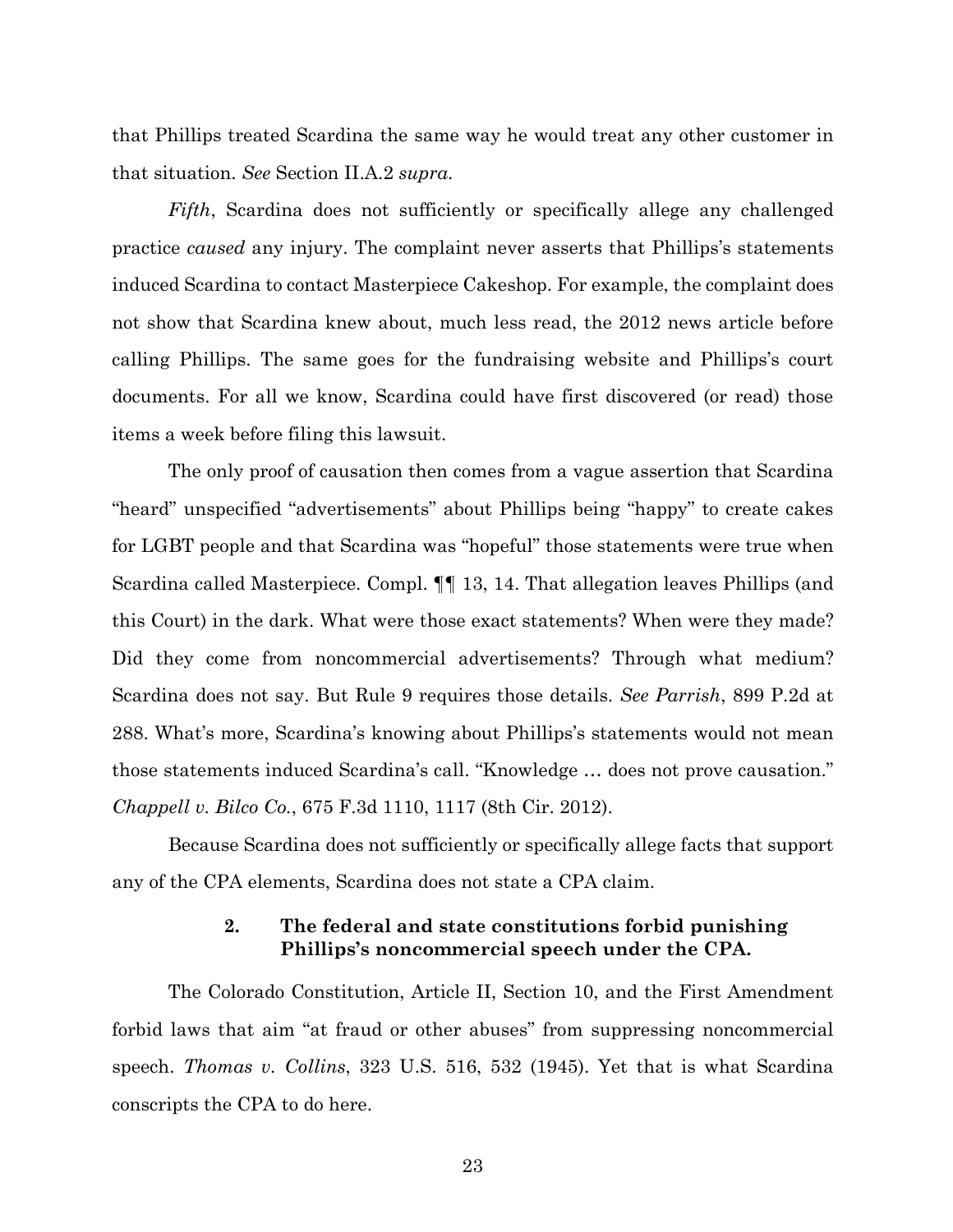Scardina's complaint targets statements that Phillips allegedly made to a reporter, on a fundraising website, and in court documents while "defending" himself in prior "litigation" before the Supreme Court and in a connected "media campaign." Compl. ¶¶ 2, 10-11. One of those statements reads: "Jack serves everyone, including people within the LGBT community. What he can't do is create cakes that express messages or celebrate events in conflict with his religious beliefs." Ex. A at 1; *see*  Compl. ¶ 11. Scardina says the other statements are "similar." Compl. ¶ 11.

While Scardina does not reveal much about Phillips's statements, the complaint at least shows that those statements did far "more than simply propose a commercial transaction." *Bigelow v. Virginia*, 421 U.S. 809, 822 (1975). Consider their context. Phillips was "defending" himself, Compl. ¶ 2; he was in "litigation" before the U.S. "Supreme Court," *id*. at ¶¶ 2, 10; the lawsuit concerned his decision not to create a custom "wedding cake" that would celebrate a "same-sex" marriage, *id*. at ¶ 2; and he was caught in a "widespread media campaign," *id*. at ¶ 39.

Phillips's design policy was a public issue. When Phillips defended that policy, he "participate[d] in [a] public debate" on a "controversial" issue "of national interest and importance." *Consol. Edison Co. of N.Y., Inc. v. Pub. Serv. Comm'n of N.Y.*, 447 U.S. 530, 535 (1980). He gave the public insight into the debate. That speech is protected. Free speech ensures that *both* sides have the freedom to speak on matters of public interest. *First Nat'l Bank of Bos. v. Bellotti*, 435 U.S. 765, 784-86 (1978).

At the very least, this case typifies the situation when commercial speech and noncommercial speech are "inextricably intertwined." *Riley v. Nat'l Fed'n of the Blind*, 487 U.S. 781, 796 (1988). While Phillips's statements were not "merely" commercial, even "commercial" statements do not retain their "commercial character when [they are] inextricably intertwined with otherwise fully protected speech." *Id*. As a result, the Court must apply the "test for fully protected expression." *Id*.

24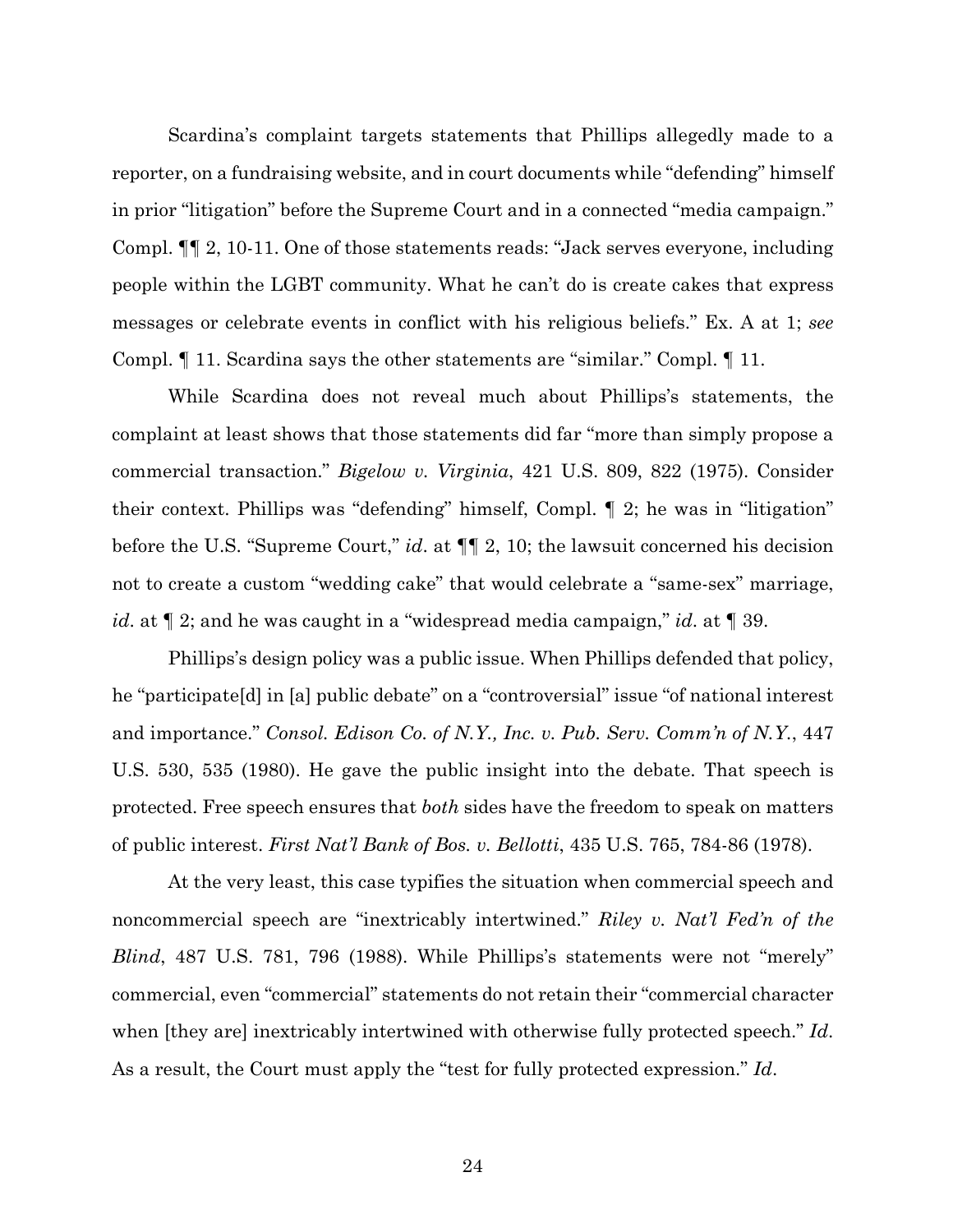Scardina seeks to punish Phillips's noncommercial speech about his cake design policy "because of its message." *Reed v. Town of Gilbert*, 135 S. Ct. 2218, 2226 (2015). Phillips sees that policy as a content-based filter to protect his conscience; Scardina translates it as a blueprint for "discrimination," Compl. ¶ 40. That row remains a topic of national debate. Yet Scardina would "give one side" of that public debate a state-sanctioned "advantage in expressing its views." *Bellotti*, 435 U.S. at 785. Such content and viewpoint discrimination must survive strict scrutiny.

Scardina must prove that this application of the CPA is narrowly tailored to serve a compelling interest. *Savage*, 550 F.3d at 1028. Scardina cannot do so. While litigants can stop fraud all they want, they have no legitimate, much less compelling interest in banning noncommercial speech on one side of a nationally debated issue.

# **C. Scardina does not state a claim against Phillips in his personal capacity.**

Scardina sues Phillips in his representative capacity as "owner and operator of Masterpiece Cakeshop." Compl. ¶ 7. The complaint does not allege that Scardina is suing Phillips in his personal capacity. Nor does it allege that Phillips acted outside of his representative capacity. These omissions comport with the general rule that officers "acting in their representative capacity for a corporation are not personally liable for those acts." *Leonard v. McMorris*, 63 P.3d 323, 327 (Colo. 2003). So Scardina does not state a claim against Phillips in his personal capacity.

#### **Conclusion**

Phillips wants to peacefully live out his faith as a cake artist by serving all people while declining to express messages that violate his beliefs. After losing in court, the state was content to leave Phillips alone to do just that. But Scardina won't allow it. Phillips requests that the Court dismiss the complaint so that he can return to the life he had before the state and Scardina targeted him and his faith.

25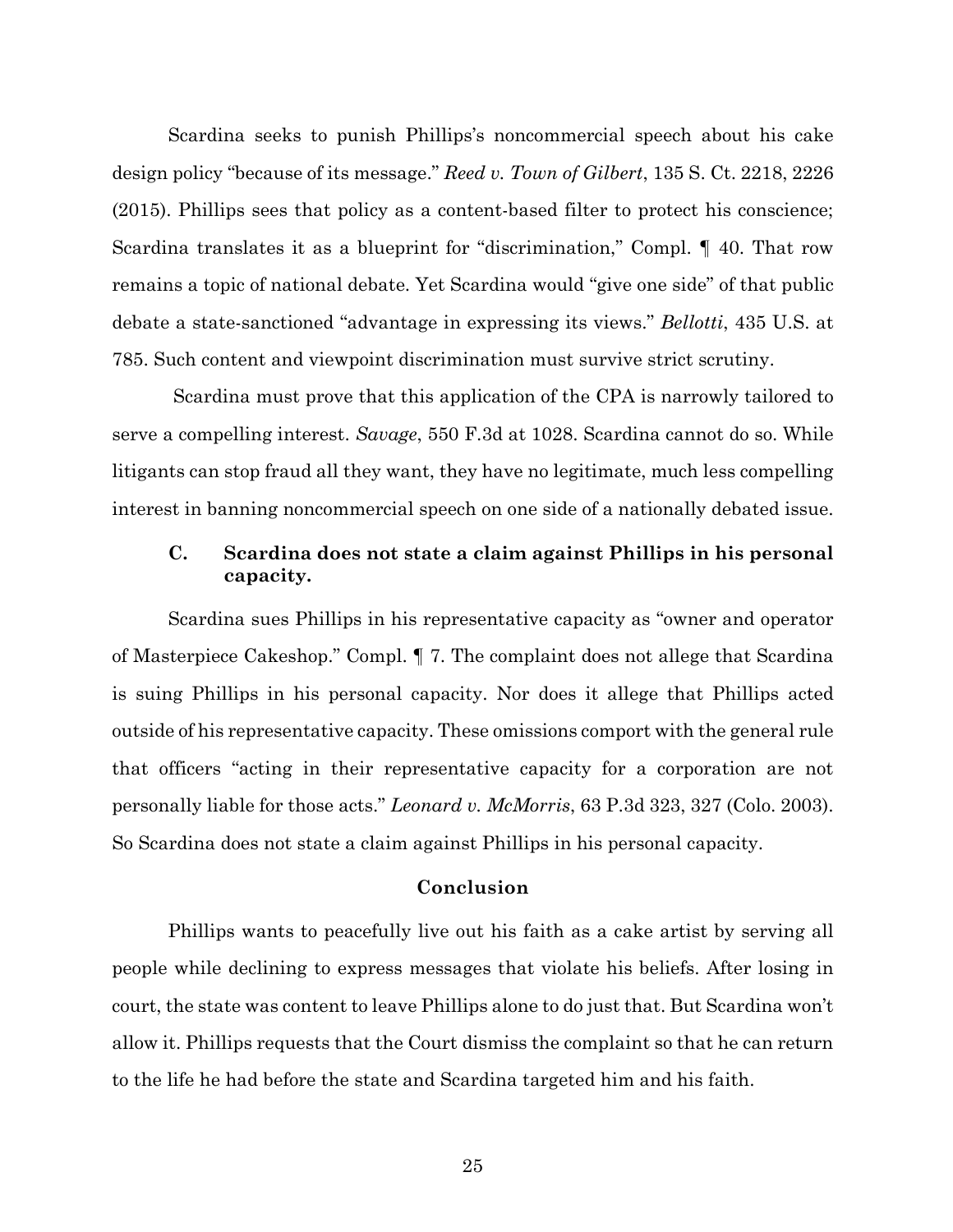Respectfully submitted this 22nd day of July, 2019.

## By: s/ Jonathan A. Scruggs

Samuel M. Ventola 1775 Sherman Street, Suite 1650 Denver, CO 80203 (303) 864.9797 (303) 496.6161 (facsimile) sam@samventola.com Colorado Bar No. 18030

Nicolle H. Martin P.O. Box 270615 Littleton, CO 80127 (303) 332-4547 *Not designated* (facsimile) nicollem@comcast.net Colorado Bar No. 28737

Jonathan A. Scruggs Jacob P. Warner Alliance Defending Freedom 15100 N. 90th Street Scottsdale, Arizona 85260 (480) 444-0020 (480) 444-0028 (facsimile) jscruggs@adflegal.org jwarner@adflegal.org Arizona Bar No. 030505 Arizona Bar No. 033894

*Attorneys for Plaintiffs*